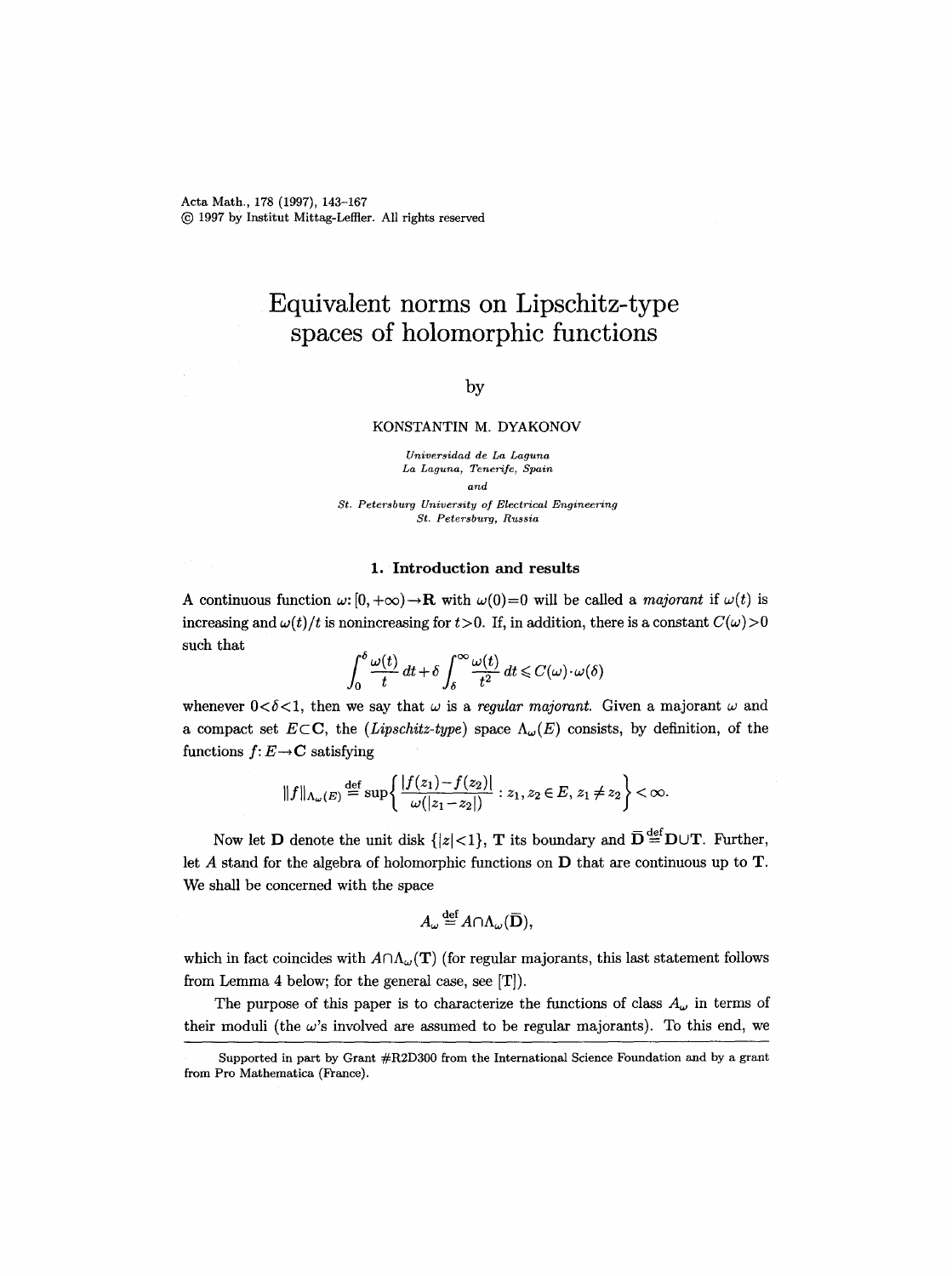introduce several equivalent norms on  $A_{\omega}$ , each of them depending only on the modulus of the function in question.

In order to state the results, we require some more notation. With each point  $z \in D$ we associate the Poisson kernel

$$
P_z(\zeta) \stackrel{\text{def}}{=} \frac{1-|z|^2}{|\zeta - z|^2}, \quad \zeta \in \mathbf{T},
$$

and the harmonic measure  $d\mu_z \stackrel{\text{def}}{=} P_z dm$ ; here and throughout, *dm* is the normalized arc length measure on T. The Poisson integral of a function  $f \in C(T)$  is defined, as usual, by

$$
\mathcal{P}f(z) \stackrel{\text{def}}{=} \int_{\mathbf{T}} f(\zeta) d\mu_z(\zeta), \quad z \in \mathbf{D},
$$

and by

$$
\mathcal{P}f(\zeta) \stackrel{\text{def}}{=} f(\zeta), \quad \zeta \in \mathbf{T}.
$$

In case f lives on a larger set containing T,  $Pf$  will stand for  $P(f|\tau)$ . Finally, given two nonnegative (possibly infinite) quantities X and Y, we write  $X \times Y$  to mean that there exists a constant  $C>0$  such that

$$
C^{-1}X\leqslant Y\leqslant CX;
$$

the constants in this paper are allowed to depend only on  $\omega$ . We begin with the following simple result.

THEOREM 1. If  $f \in A$  and if both  $\omega$  and  $\omega^2$  are regular majorants, then

$$
||f||_{\Lambda_{\omega}(\bar{\mathbf{D}})} \asymp \sup_{z \in \mathbf{D}} \frac{1}{\omega(1-|z|)} \{ \mathcal{P}(|f|^2)(z) - |f(z)|^2 \}^{1/2}.
$$
 (1.1)

The norm appearing on the right-hand side of (1.1) can be viewed as an analogue of the so-called Garsia norm on the space BMO (see [G, Chapter VI] or [K, Chapter X]). The proof of Theorem 1 is fairly elementary (see  $\S 3$  below), but the point is that the assumptions imposed on  $\omega$  are somewhat too restrictive. For example, among the majorants of the form  $\omega(t)=t^{\alpha}$ , only those with  $0<\alpha<\frac{1}{2}$  satisfy the hypotheses of the theorem. Moreover, letting  $f(z)=z$  and  $\omega(t)=t^{\alpha}$  with  $\frac{1}{2}<\alpha<1$ , one observes that  $f\in A_{\omega}$ , whereas the right-hand side of (1.1) is infinite. Thus Theorem 1 becomes false if one drops the assumption on  $\omega^2$ .

This apparent defect is dispensed with in the next theorem, which applies to an arbitrary regular majorant  $\omega$  (and, in particular, to  $\omega(t)=t^{\alpha}$  with  $0<\alpha<1$ ). We find it quite spectacular that dealing with higher degrees of smoothness makes it so much harder (see  $\S3$ ) to introduce the sought-after modulus-dependent norms.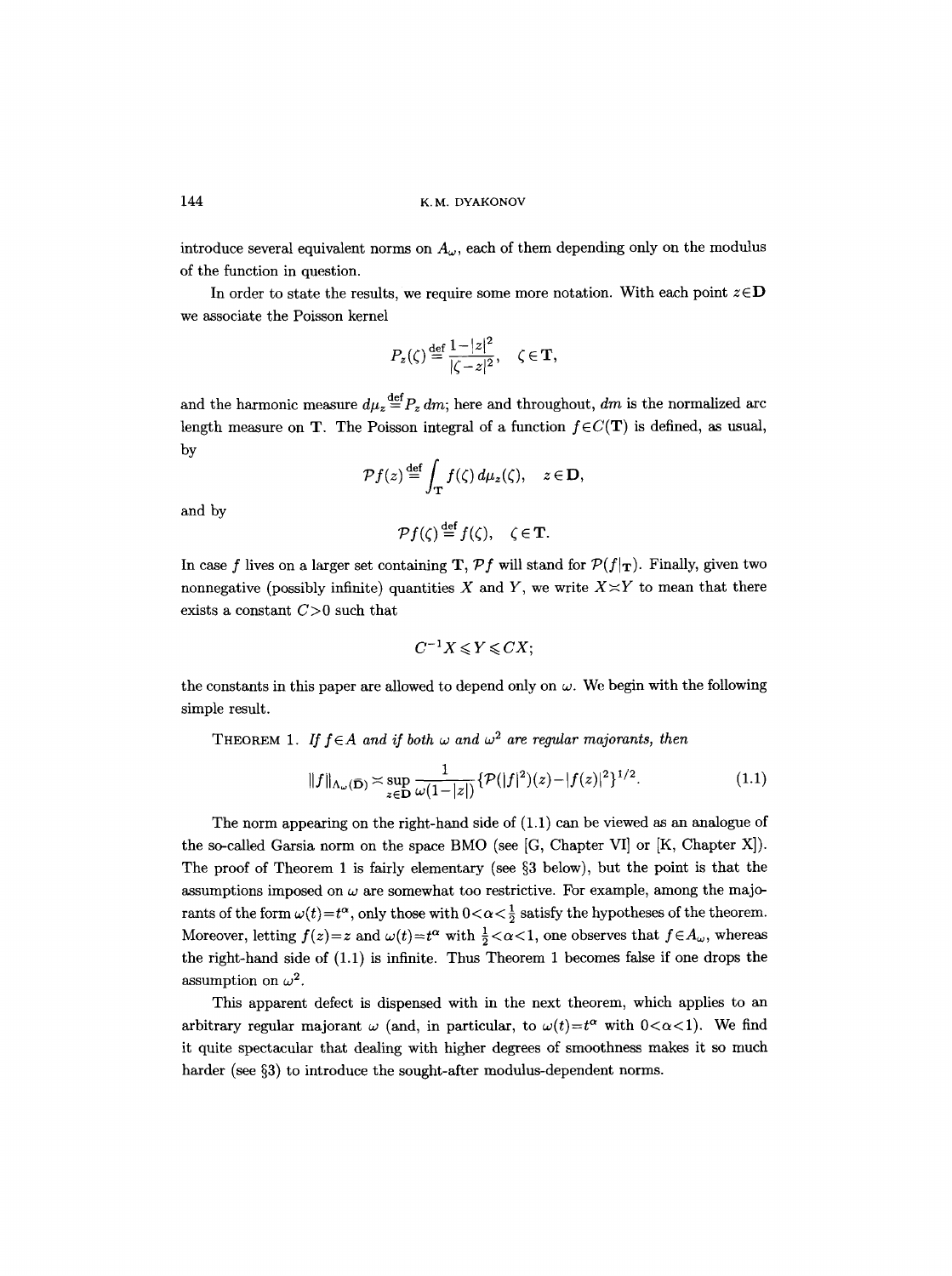THEOREM 2. Let  $f \in A$ , and set

$$
\varphi(z) \stackrel{\text{def}}{=} |f(z)|, \quad z \in \overline{\mathbf{D}}.
$$

*Given a majorant w, consider the quantities* 

$$
N_1(f) \stackrel{\text{def}}{=} ||\varphi||_{\Lambda_{\omega}(\mathbf{T})} + \sup_{z \in \mathbf{D}} \frac{\mathcal{P}\varphi(z) - \varphi(z)}{\omega(1 - |z|)},
$$
  

$$
N_2(f) \stackrel{\text{def}}{=} ||\varphi||_{\Lambda_{\omega}(\mathbf{T})} + ||\varphi||_{\omega, \text{rad}},
$$

*where* 

$$
\|\varphi\|_{\omega,\,\mathrm{rad}}\stackrel{\mathrm{def}}{=}\sup\bigg\{\frac{|\varphi(\zeta)-\varphi(r\zeta)|}{\omega(1-r)}:\zeta\in\mathbf{T},\,0\leqslant r<1\bigg\},
$$

*and* 

$$
N_3(f) \stackrel{\text{def}}{=} \|\varphi\|_{\Lambda_\omega(\mathbf{\bar{D}})}.
$$

*If w is regular, then* 

$$
||f||_{\Lambda_{\omega}(\overline{\mathbf{D}})} \asymp N_1(f) \asymp N_2(f) \asymp N_3(f),\tag{1.2}
$$

*the constants involved being either numerical or dependent only on*  $\omega$ *.* 

In particular, taking the endpoints of  $(1.2)$ , one obtains

$$
||f||_{\Lambda_{\omega}(\overline{\mathbf{D}})} \asymp |||f|||_{\Lambda_{\omega}(\overline{\mathbf{D}})},
$$

which looks tantalizingly (and perhaps deceptively) simple. However, the author knows no simple proof of this fact.

Further, Theorem 2 enables us to derive exhaustive information on the canonical (inner-outer) factorization of  $A_{\omega}$ -functions. Let us recall that, given a nonnegative function  $\varphi$  on **T** with  $\log \varphi \in L^1(\mathbf{T}, dm)$ , the corresponding *outer function* is defined by

$$
\mathcal{O}_{\varphi}(z) \stackrel{\text{def}}{=} \exp\biggl(\int_{\mathbf{T}} \frac{\zeta + z}{\zeta - z} \log \varphi(\zeta) \, dm(\zeta)\biggr), \quad z \in \mathbf{D}.
$$

If  $\varphi \in C(\mathbf{T})$ , then  $\mathcal{O}_{\varphi} \in H^{\infty}$  and  $\lim_{r \to 1^{-}} |\mathcal{O}_{\varphi}(r\zeta)| = \varphi(\zeta)$  everywhere on **T** (cf. [G, Chapter II]). Recall also that a function  $\theta \in H^\infty$  is called *inner* if  $\lim_{r \to 1^-} |\theta(r\zeta)| = 1$  for malmost all  $\zeta \in \mathbf{T}$ .

We proceed by pointing out two corollaries of Theorem 2. One of these characterizes the outer functions lying in  $A_{\omega}$  in terms of their moduli on the boundary, while the other one describes the interaction between inner and outer factors.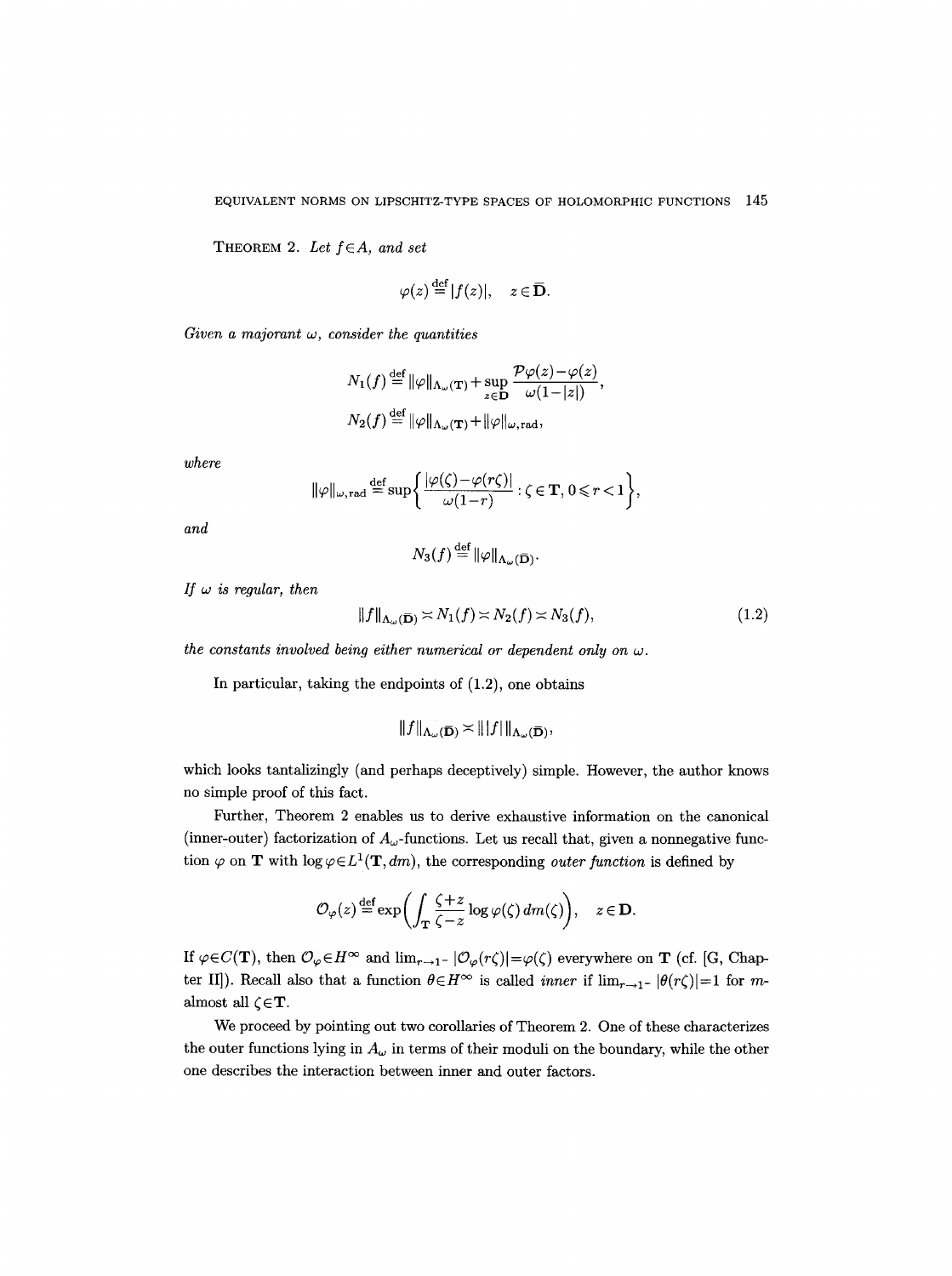COROLLARY 1. Let  $\omega$  be a regular majorant. Suppose that  $\varphi \in \Lambda_{\omega}(\mathbf{T})$ ,  $\varphi \geq 0$ , and  $\log \varphi \in L^1(\mathbf{T}, dm)$ . Consider the extension of  $\varphi$  into **D** given by

$$
\varphi(z) \stackrel{\text{def}}{=} \exp\biggl(\int_{\mathbf{T}} \log \varphi(\zeta) \, d\mu_z(\zeta)\biggr), \quad z \in \mathbf{D}.
$$

*The following are equivalent.* 

(i)  $\mathcal{O}_{\omega} \in A_{\omega}$ . (ii)  $\mathcal{P}\varphi(z)-\varphi(z)=O(\omega(1-|z|)), z \in \mathbf{D}.$ (iii)  $\varphi(\zeta) - \varphi(r\zeta) = O(\omega(1-r))$  as  $r \to 1^-$ , uniformly for all  $\zeta \in \mathbf{T}$ . (iv)  $\varphi \in \Lambda_{\omega}(\mathbf{\bar{D}})$ .

To prove Corollary 1, one merely notices that  $\mathcal{O}_{\varphi} \in A$ ,  $|\mathcal{O}_{\varphi}| = \varphi$  on  $\overline{D}$ , and applies Theorem 2 to  $f=\mathcal{O}_{\varphi}$ . Writing out the conditions  $N_i(\mathcal{O}_{\varphi})<\infty$  with  $j=1,2,3$ , one arrives at (ii), (iii) and (iv), respectively.

The next consequence of Theorem 2 will be stated now and derived in  $\S 3$  below.

COROLLARY 2. Let  $\omega$  be a regular majorant. Suppose that  $F \in A$  and  $\theta$  is an inner *function. The following are equivalent.* 

- (i)  $F\theta \in A_{\omega}$ .
- (ii)  $F \in A_{\omega}$  and

$$
F(z) = O\left(\frac{\omega(1-|z|)}{1-|\theta(z)|}\right), \quad z \in \mathbf{D}.\tag{1.3}
$$

(iii)  $F \in A_{\omega}$  and

$$
F(\zeta) = O\left(\inf_{0 \le r < 1} \frac{\omega(1-r)}{1 - |\theta(r\zeta)|}\right), \quad \zeta \in \mathbf{T}.\tag{1.4}
$$

In connection with Corollaries 1 and 2, we would like to mention some previous results on the canonical factorization of  $A_{\omega}$ -functions. In the special case where  $\omega(t) = t^{\alpha}$ ,  $0 < \alpha < 1$  (let us denote the corresponding spaces  $\Lambda_{\omega}$  and  $A_{\omega}$  by  $\Lambda^{\alpha}$  and  $A^{\alpha}$ ), Corollary 1 was recently obtained by the author [D3]. On the other hand, in [D1] and [D2] the author established the  $A^{\alpha}$ -version of Corollary 2, part (i)  $\Leftrightarrow$  (ii); a simpler proof was suggested later by E. M. Dyn'kin [Dyn]. In fact, the present paper reflects the author's attempt to develop a unified approach to his earlier results and to reveal the underlying mechanism (now it seems to be described by the new-born Theorem 2). Our current techniques are different from those of  $[D1]$  and  $[D2]$ ; they are largely inspired by  $[Dyn]$ , the main ingredient being the so-called pseudoanalytic extension.

An alternative study of the inner-outer factorization of  $A_{\omega}$ -functions is due to N.A. Shirokov (see [Shl] and [Sh2]). We cite some of his results as Theorems A and B below, so that the reader might compare them with our Corollaries 1 and 2, respectively. The  $\omega$  involved is assumed to be a regular majorant.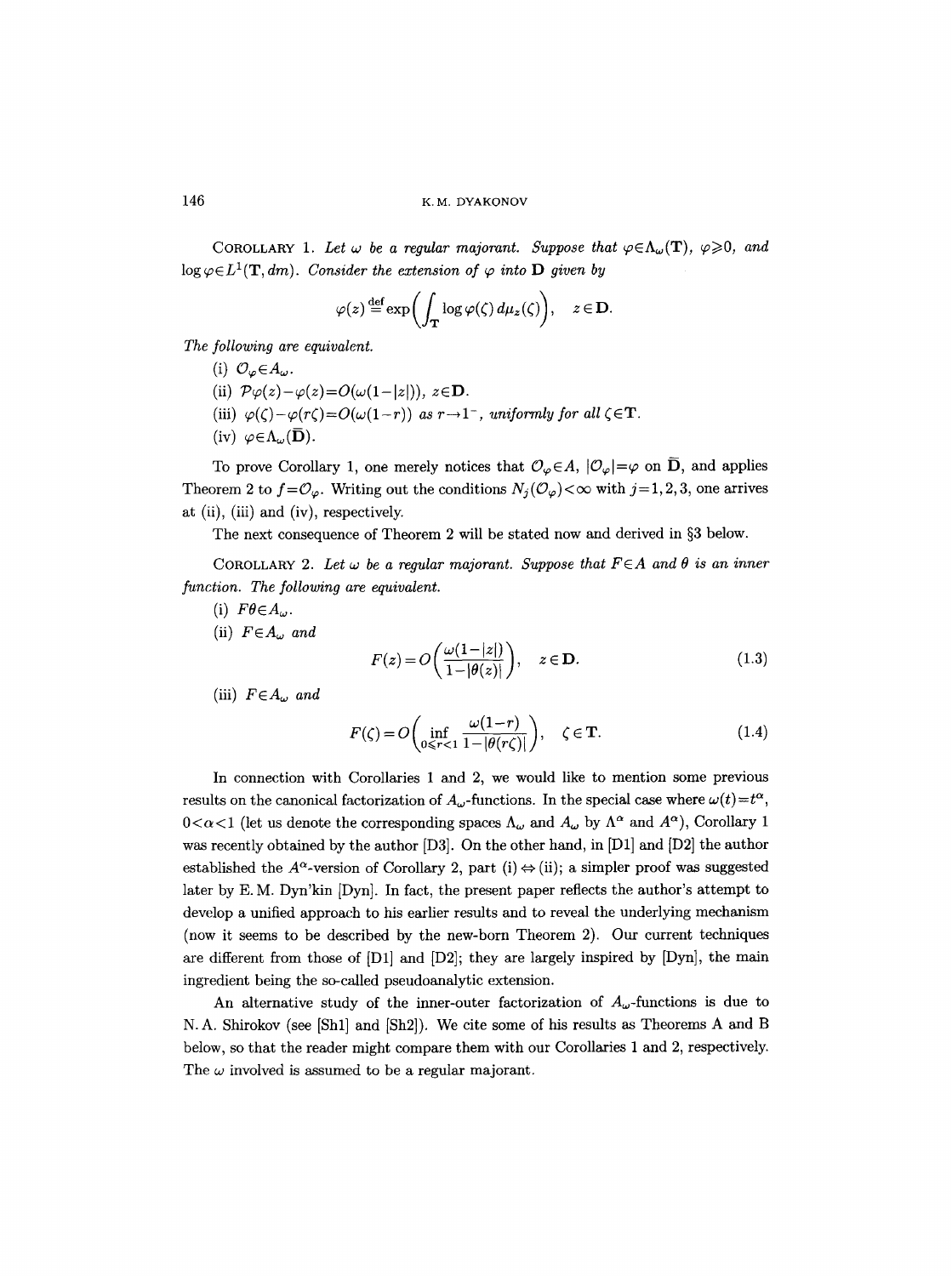THEOREM A. *Suppose*  $\varphi \in \Lambda_{\omega}(\mathbf{T})$  *is a nonnegative function with*  $\int \log \varphi dm > -\infty$ . *For*  $z \in \mathbf{D}$ *, put* 

$$
M(z) \stackrel{\text{def}}{=} \max\{\varphi(\zeta) : \zeta \in \mathbf{T}, |\zeta - z| \leq 2(1 - |z|)\}
$$

*and consider the set* 

$$
\Omega \stackrel{\text{def}}{=} \{ z \in \mathbf{D} : M(z) \geqslant \omega(1-|z|) \}.
$$

In order that  $\mathcal{O}_{\varphi} \in A_{\omega}$ , it is necessary and sufficient that

$$
\sup_{z\in\Omega}\int\left|\log\frac{M(z)}{\varphi(\zeta)}\right|d\mu_z(\zeta)<\infty.
$$

THEOREM B. Suppose that  $F \in A$  and  $\theta$  is an inner function. Denote by  $\sigma$  the singular support of  $\theta$  (i.e. the smallest closed subset E of **T** such that  $\theta$  is analytic *across*  $\mathbf{T}\setminus E$ ). In order that  $F\theta \in A_{\omega}$ , it is necessary and sufficient that  $F\in A_{\omega}$ ,  $F|_{\sigma}=0$ *and* 

$$
F(\zeta) = O(\omega(|\theta'(\zeta)|^{-1})), \quad \zeta \in \mathbf{T} \setminus \sigma.
$$

The  $\Lambda^{\alpha}$ -version of Theorem A is contained in [Sh2, Chapter II]; for generic regular  $\omega$ 's, the proof is essentially the same. Theorem B can be found in [Sh1], along with an earlier (and more cumbersome) version of Theorem A. When suitably modified, Theorems A and B remain valid for higher orders of smoothness, e.g. for  $\Lambda^{\alpha}$ -spaces with  $\alpha$  > 1 (see [Sh2]).

We remark that both results and techniques of [Sh1], [Sh2] seem to be quite different from ours.

As a final application of Theorem 2, we use it to give a new proof of the following (essentially known) result, sometimes called the Havin-Shamoyan-Carleson-Jacobs embedding theorem.

THEOREM 3. Let  $\omega$  be a majorant such that  $\psi(t) \stackrel{\text{def}}{=} \omega(\sqrt{t})$  is a regular majorant.  $Suppose that \varphi \in \Lambda_{\omega}(\mathbf{T}), \varphi \geqslant 0, and \log \varphi \in L^1(\mathbf{T}, dm).$  Then  $\mathcal{O}_{\varphi} \in A_{\psi}$  and

$$
\|\mathcal{O}_{\varphi}\|_{\Lambda_{\psi}(\mathbf{\overline{D}})} \leqslant \text{const} \cdot \|\varphi\|_{\Lambda_{\omega}(\mathbf{T})} \bigg(1 + \int_{\mathbf{T}} \log \frac{\|\varphi\|_{\infty}}{\varphi(\zeta)} dm(\zeta)\bigg),\tag{1.5}
$$

 $where \|\varphi\|_{\infty} = \max_{\mathbf{T}} \varphi$  and const *depends only on w.* 

This theorem was proved, in a somewhat more general setting, by V.P. Havin [H]; the estimate (1.5) was not, however, stated explicitly. It was also shown in [H] that, under the hypotheses of the theorem, the conclusion  $\mathcal{O}_{\varphi} \in A_{\psi}$  could not, in general, be improved. The  $\Lambda^{\alpha}$ -version of Theorem 3, with  $0<\alpha\leq 1$ , had been obtained earlier by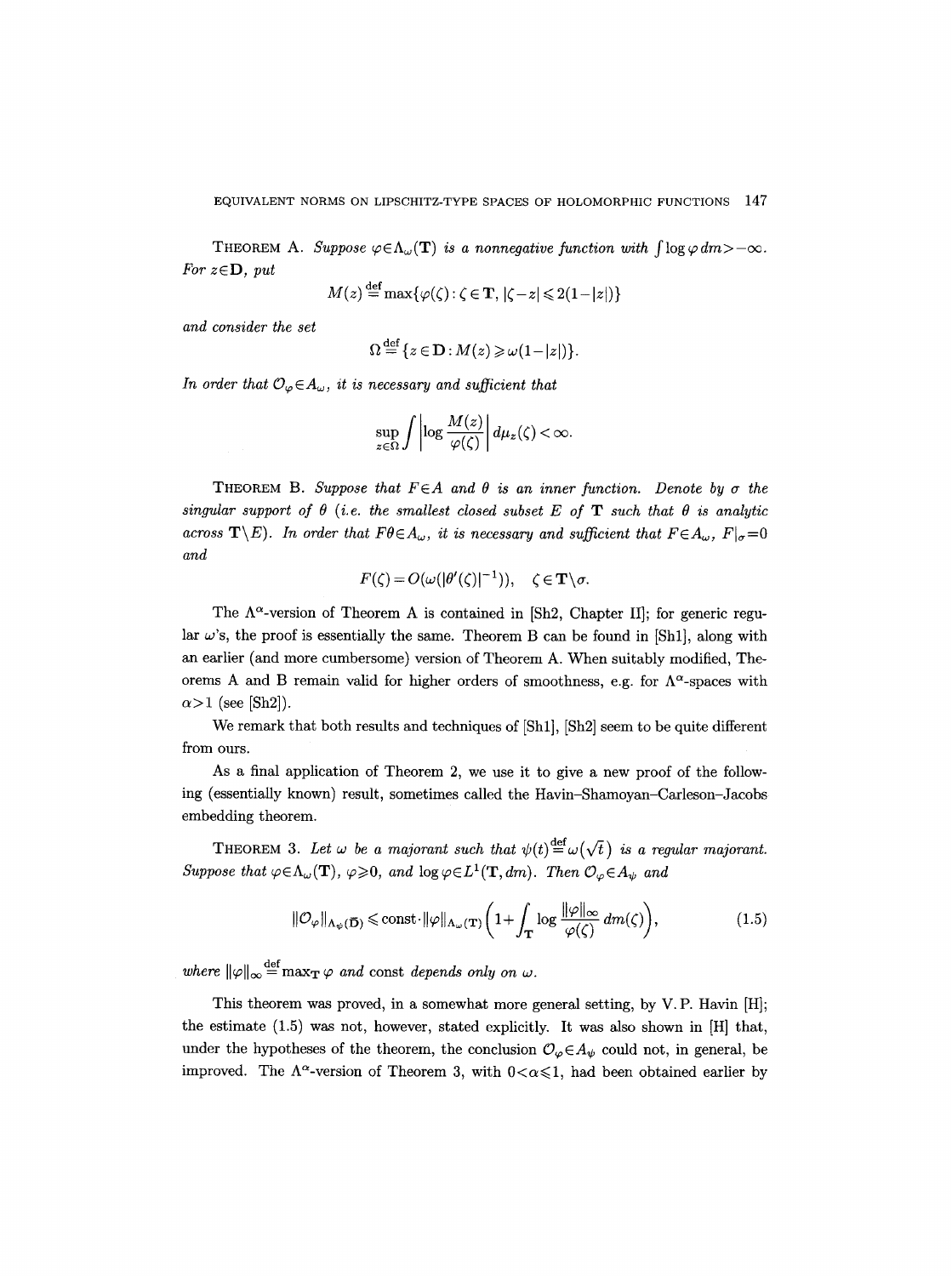Havin and Shamoyan [HS] and, independently, by Carleson and Jacobs (unpublished). Alternative proofs of Theorem 3 (except possibly for the estimate (1.5)) and of its  $\Lambda^{\alpha}$ version with  $\alpha > 1$  can be found in [Sh1] and [Sh2, Chapter II].

Our proof of Theorem 3, based on an application of the norm  $N_2$  from Theorem 2, is shorter than the original one; in addition, it yields (1.5). It is actually intended to demonstrate the strength of our current approach.

Besides, it is interesting to compare Theorems 2 and 3. While Theorem 3 tells us that, given an outer function  $f$ , the inclusion

$$
|f| \in \Lambda_{\omega}(\mathbf{T}) \tag{1.6}
$$

implies merely that  $f \in A_{\psi}$  with  $\psi(t) = \omega(\sqrt{t})$  (and, in fact, nothing more can be expected), Theorem 2 provides the "correct" point of view, where one replaces (1.6) with the condition  $|f|\in\Lambda_{\omega}(\overline{D})$  and arrives at the (seemingly) natural conclusion that  $f\in A_{\omega}$ .

This said, the author believes that the current results might also lead to further progress in some other directions. For instance, they might prove useful in connection with the peak sets for the algebra  $A_{\omega}$ ; a complete characterization of such sets (even in the  $A^{\alpha}$ -case) seems to be a long-standing open problem.

The rest of the paper is organized as follows. In  $\S2$ , we collect a number of auxiliary (and mostly elementary) facts about majorants and  $A_{\omega}$ -spaces, to be employed later on. In §3, we prove Theorems 1, 2 and Corollary 2. Finally, §4 contains the deduction of the Havin-Shamoyan-Carleson-Jacobs embedding theorem.

Throughout, we use the following notation. For  $z \in \mathbb{C} \setminus \{0\}$ , we set  $\tilde{z} \stackrel{\text{def}}{=} z/|z|$  and  $z^* \stackrel{\text{def}}{=} 1/\overline{z}$ ; in case  $z=0$ , it is understood that  $\overline{z}=1$  and  $z^*=\infty$ . Further, we put

$$
\varrho_z \stackrel{\text{def}}{=} \text{dist}(z, \mathbf{T}) = ||z| - 1|, \quad z \in \mathbf{C}.
$$

The region  $\mathbf{C}\setminus\overline{\mathbf{D}}$  is denoted by  $\mathbf{D}_{-}$ . By C we denote any absolute positive constant, and by  $C(\omega)$  any positive constant depending on  $\omega$ . The values of these constants may vary with each occurrence (even within a single calculation).

### **2. Preliminaries**

Our first lemma is essentially borrowed from [H]. For the reader's convenience, we include a short proof.

LEMMA 1. Let  $\omega$  be a majorant. Then  $\omega_1$ , defined by

$$
\omega_1(\delta) \stackrel{\text{def}}{=} \frac{1}{\delta} \int_0^{\delta} \omega(t) dt, \quad \delta > 0,
$$
\n(2.1)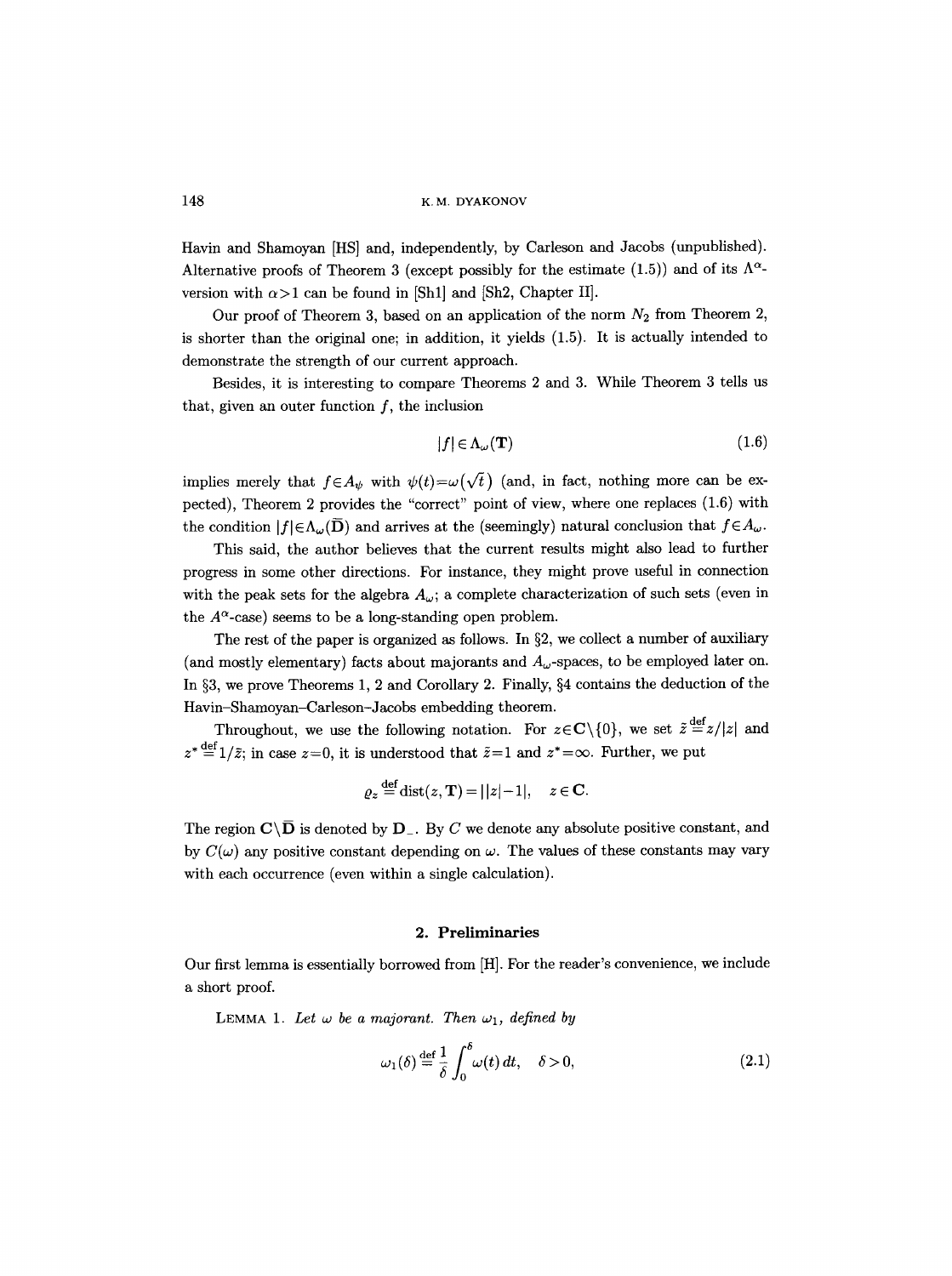*is a majorant of class*  $C^1$  *satisfying* 

$$
\frac{1}{2}\omega(\delta) \leq \omega_1(\delta) \leq \omega(\delta) \tag{2.2}
$$

*and* 

$$
0 \leq \omega'_1(\delta) \leq \frac{\omega_1(\delta)}{\delta}.
$$
\n(2.3)

*If*  $\omega$  *is regular, then*  $\omega_1$  *is also regular.* 

*Proof.* Clearly,  $\omega_1 \in C^1$ . Using directly the definition (2.1) and noting that

$$
\frac{\omega(\delta)}{\delta}t\leqslant\omega(t)\leqslant\omega(\delta)\quad\text{for }0
$$

one arrives at (2.2). Further, differentiating (2.1) gives

$$
\omega_1'(\delta) = \frac{1}{\delta}(\omega(\delta) - \omega_1(\delta))
$$

In conjunction with  $(2.2)$ , this leads to  $(2.3)$ . Since

$$
\left(\frac{\omega_1(\delta)}{\delta}\right)' = \frac{1}{\delta}\left(\omega'_1(\delta) - \frac{\omega_1(\delta)}{\delta}\right),\,
$$

(2.3) just means that  $\omega_1$  is increasing and  $\omega_1(\delta)/\delta$  is decreasing; thus  $\omega_1$  is indeed a majorant. Finally, the last statement of the lemma is an immediate consequence of  $(2.2)$ .

LEMMA 2. If  $\omega$  is a regular majorant and  $z \in D$ , then

$$
\int \frac{\omega(|\zeta - \tilde{z}|)}{|\zeta - z|^2} dm(\zeta) \leq C(\omega) \frac{\omega(\varrho_z)}{\varrho_z}
$$

(see  $\S1$  for the meaning of the symbols  $\tilde{z}$  and  $\rho_z$ ).

*Proof.* Once  $\zeta \in \mathbf{T}$  is fixed, let  $t \in (-\pi, \pi]$  be defined by  $e^{it} = \zeta/\tilde{z}$ . Observing that

$$
|\zeta - \tilde{z}| \asymp |t|
$$
 and  $|\zeta - z|^2 \asymp t^2 + \varrho_z^2$ 

(the constants involved being numerical), we get

$$
\int \frac{\omega(|\zeta - \tilde{z}|)}{|\zeta - z|^2} dm(\zeta) \leq C \int_0^{\pi} \frac{\omega(t)}{t^2 + \varrho_z^2} dt = C \left( \int_0^{\varrho_z} + \int_{\varrho_z}^{\pi} \right).
$$
 (2.4)

Estimating the two integrals by using the inequalities

$$
\frac{\omega(t)}{t^2+\varrho_z^2}\leqslant \frac{\omega(\varrho_z)}{\varrho_z^2}\quad (0
$$

we see that the right-hand side of  $(2.4)$  is bounded by

$$
\frac{C}{\varrho_z}\bigg(\omega(\varrho_z)+\varrho_z\int_{\varrho_z}^{\pi}\frac{\omega(t)}{t^2}\,dt\bigg)\leqslant\frac{C(\omega)}{\varrho_z}\,\omega(\varrho_z).
$$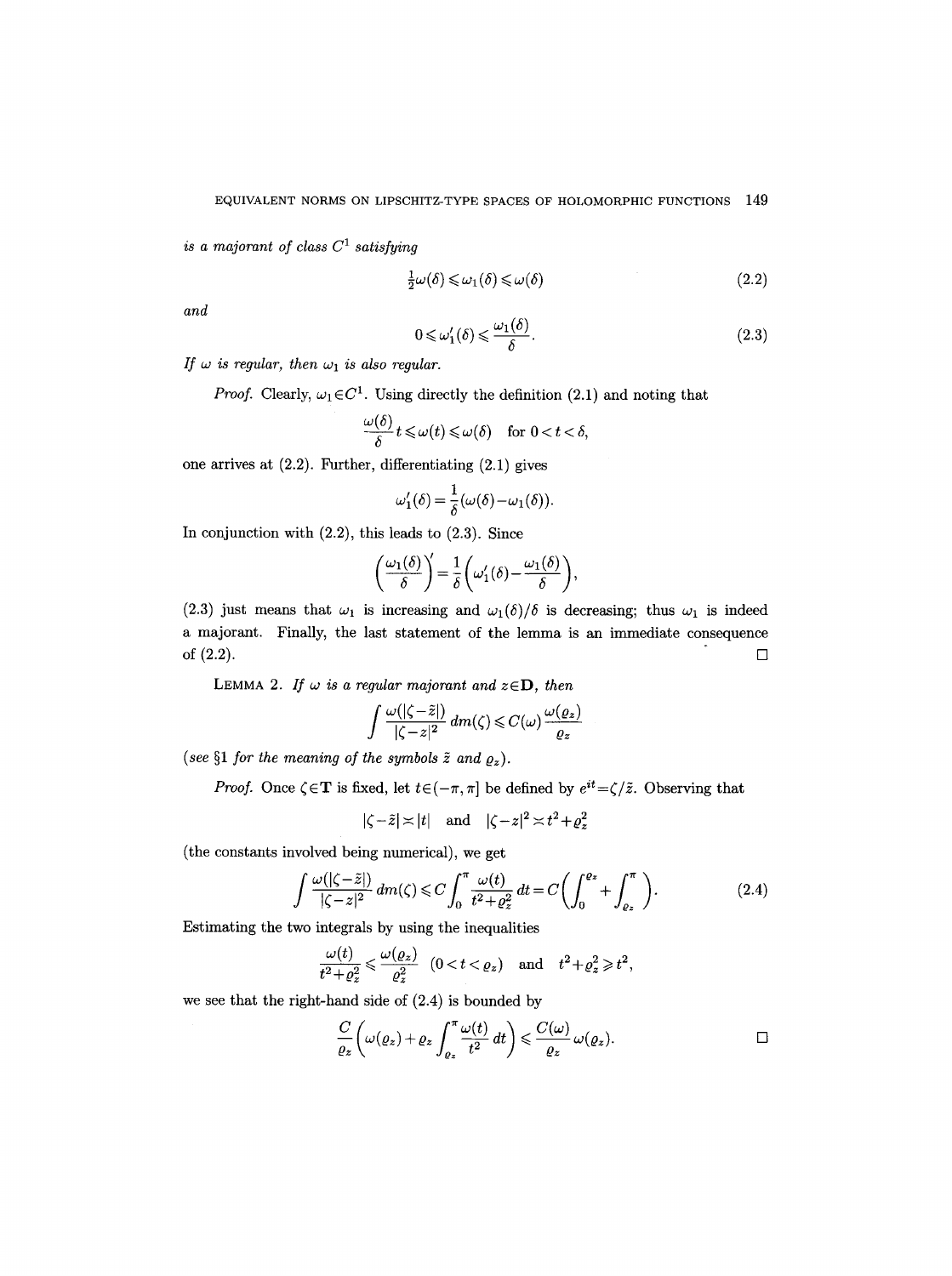LEMMA 3. If  $\omega$  is a regular majorant,  $f \in \Lambda_{\omega}(\mathbf{T})$  and  $z \in \mathbf{D}$ , then

$$
|\mathcal{P}f(z)-f(\tilde{z})|\leqslant C(\omega)\|f\|_{\Lambda_{\omega}(\mathbf{T})}\,\omega(\varrho_z).
$$

*Proof.* We have

$$
|\mathcal{P}f(z) - f(\tilde{z})| = \left| \int (f(\zeta) - f(\tilde{z})) d\mu_z(\zeta) \right|
$$
  
\$\leq ||f||\_{\Lambda\_\omega(\mathbf{T})} \int \omega(|\zeta - \tilde{z}|) d\mu\_z(\zeta) \leq C(\omega) ||f||\_{\Lambda\_\omega(\mathbf{T})} \omega(\varrho\_z),

where the last inequality relies on Lemma 2.  $\Box$ 

LEMMA 4. If  $\omega$  is a regular majorant and  $f \in \Lambda_{\omega}(\mathbf{T})$ , then  $\mathcal{P} f \in \Lambda_{\omega}(\overline{\mathbf{D}})$ ; moreover,

$$
\|\mathcal{P}f\|_{\Lambda_{\omega}(\mathbf{\bar{D}})} \leqslant C(\omega) \|f\|_{\Lambda_{\omega}(\mathbf{T})}.\tag{2.5}
$$

*In particular, for f*∈A one has

$$
||f||_{\Lambda_{\omega}(\overline{\mathbf{D}})} \leqslant C(\omega) ||f||_{\Lambda_{\omega}(\mathbf{T})}.
$$
\n(2.6)

*Proof.* In order to verify (2.5), we let  $z_1, z_2 \in \mathbf{D}$  and look at the quantity

$$
R(z_1, z_2) \stackrel{\text{def}}{=} \mathcal{P}f(z_1) - \mathcal{P}f(z_2).
$$

Let us distinguish two cases.

*Case* 1:  $\max(|z_1|, |z_2|) \leq \frac{1}{2}$ . It is not hard to see that, for  $\zeta \in \mathbf{T}$ ,

$$
|P_{z_1}(\zeta) - P_{z_2}(\zeta)| \leq C|z_1 - z_2| \leq \frac{2C}{\omega(2)}\omega(|z_1 - z_2|)
$$
\n(2.7)

(the last inequality holds because  $\omega(t)/t$  is nonincreasing). From (2.7) it easily follows that

$$
|R(z_1, z_2)| \leqslant C \|f\|_{\Lambda_\omega(\mathbf{T})} \omega(|z_1 - z_2|). \tag{2.8}
$$

*Case 2:*  $\max(|z_1|, |z_2|) > \frac{1}{2}$ . For  $j=1,2$  write  $z_j=r_j\zeta_j$ , where  $r_j=|z_j|$  and  $\zeta_j\in\mathbf{T}$ . Assume that  $r_1 \ge r_2$  (and hence  $r_1 > \frac{1}{2}$ ). Further, for a fixed  $r \in (0, 1)$  set

$$
g_r(z) \stackrel{\text{def}}{=} \mathcal{P}f(rz), \quad z \in \overline{\mathbf{D}}.
$$

Of course,  $g_r$  is harmonic on **D** and continuous up to **T**. Also, it is easily shown that  $g_r|_{\mathbf{T}}\!\in\!\Lambda_{\omega}(\mathbf{T})$  and

$$
||g_r||_{\Lambda_\omega(\mathbf{T})} \le ||f||_{\Lambda_\omega(\mathbf{T})}.\tag{2.9}
$$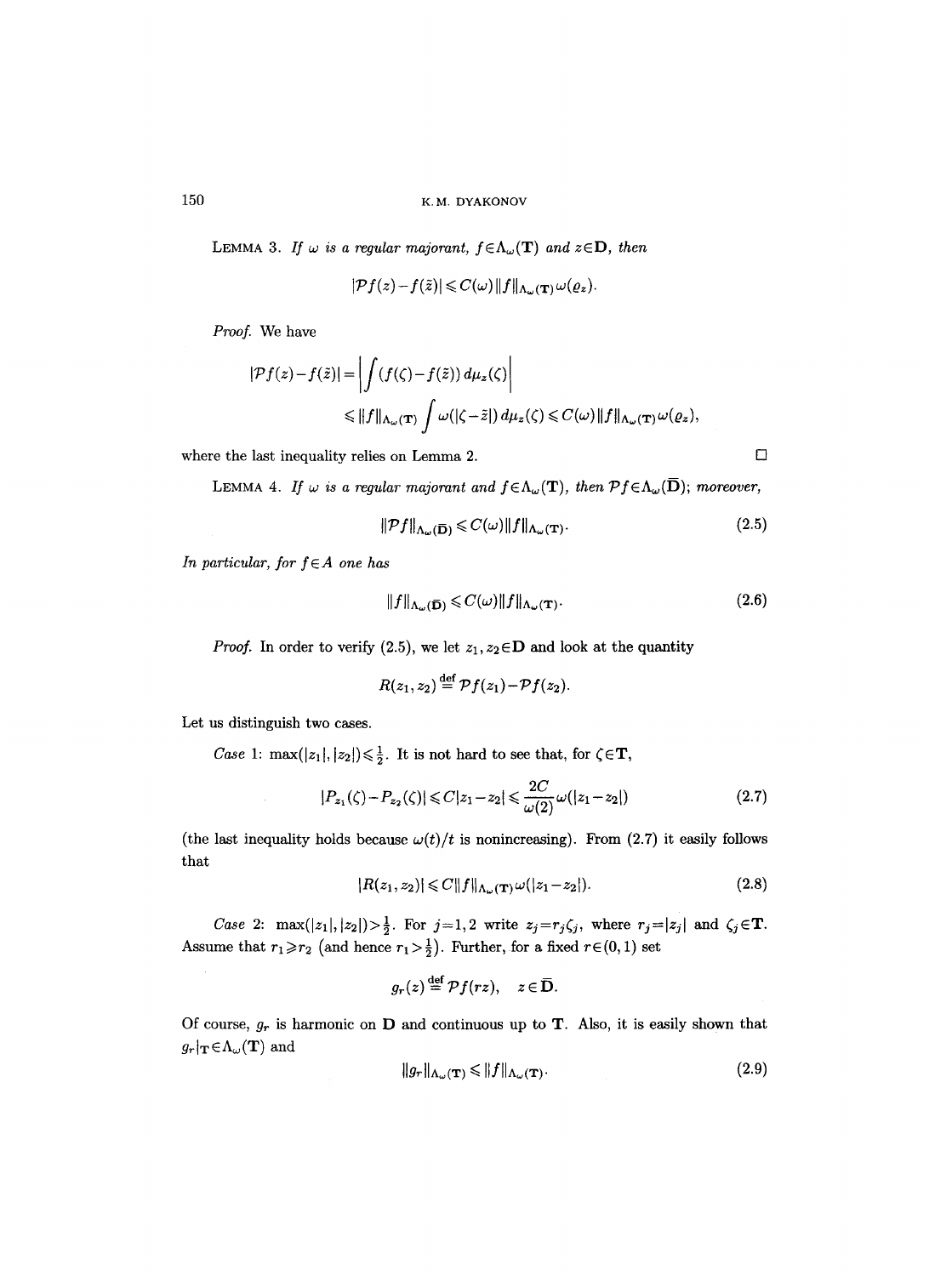We have

$$
R(z_1, z_2) = \{g_{r_1}(\zeta_1) - g_{r_1}(\zeta_2)\} + \{g_{r_1}(\zeta_2) - g_{r_2}(\zeta_2)\} \stackrel{\text{def}}{=} R_1 + R_2.
$$

In view of  $(2.9)$ ,

$$
|R_1| \leq ||f||_{\Lambda_\omega(\mathbf{T})}\,\omega(|\zeta_1 - \zeta_2|). \tag{2.10}
$$

On the other hand, since

$$
g_{r_2}(\zeta_2) = g_{r_1}\left(\frac{r_2}{r_1}\zeta_2\right) = \mathcal{P}(g_{r_1}|\mathbf{r})\left(\frac{r_2}{r_1}\zeta_2\right),\,
$$

Lemma 3 tells us, in combination with (2.9), that

$$
|R_2| \leqslant C(\omega) \|g_{r_1}\|_{\Lambda_\omega(\mathbf{T})} \omega \left(1 - \frac{r_2}{r_1}\right) \leqslant C(\omega) \|f\|_{\Lambda_\omega(\mathbf{T})} \omega \left(1 - \frac{r_2}{r_1}\right). \tag{2.11}
$$

Since  $r_1 > \frac{1}{2}$ , it follows that

$$
|\zeta_1-\zeta_2| \le 4|z_1-z_2|
$$
 and  $1-\frac{r_2}{r_1} \le 2|z_1-z_2|$ .

Using these inequalities to estimate the right-hand sides of  $(2.10)$  and  $(2.11)$ , we eventually obtain

$$
|R(z_1, z_2)| \leqslant C(\omega) \|f\|_{\Lambda_\omega(\mathbf{T})} \omega(|z_1 - z_2|). \tag{2.12}
$$

A juxtaposition of (2.8) and (2.12) now yields (2.5), which in turn reduces to (2.6) in case  $f \in A$ .

*Remark.* In connection with (2.6), see also [T].

Before stating the next lemma, recall that the Cauchy-Riemann operator  $\bar{\partial}$  is defined by

$$
\bar{\partial} = \frac{\partial}{\partial \bar{z}} \stackrel{\text{def}}{=} \frac{1}{2} \left( \frac{\partial}{\partial x} + i \frac{\partial}{\partial y} \right), \quad z = x + iy.
$$

LEMMA 5. If  $\omega$  is a regular majorant,  $f \in \Lambda_{\omega}(\mathbf{T})$  and  $z \in \mathbf{D}_{-}$ , then

$$
|\bar{\partial}(\mathcal{P}f(z^*))| \leqslant C(\omega) \|f\|_{\Lambda_{\omega}(\mathbf{T})} \frac{\omega(\varrho_z)}{\varrho_z}
$$

(recall that  $z^*$  =1/ $\bar{z}$  and note that  $\varrho_z$  now stands for  $|z|$  –1).

*Proof.* We have

$$
\bar{\partial}(\mathcal{P}f(z^*)) = \int f(\zeta) \frac{\partial}{\partial \bar{z}} P_{z^*}(\zeta) dm(\zeta)
$$
  
= 
$$
- \int f(\zeta) \frac{\zeta z^{*2}}{(\zeta - z^*)^2} dm(\zeta) = \int (f(\bar{z}) - f(\zeta)) \frac{\zeta z^{*2}}{(\zeta - z^*)^2} dm(\zeta),
$$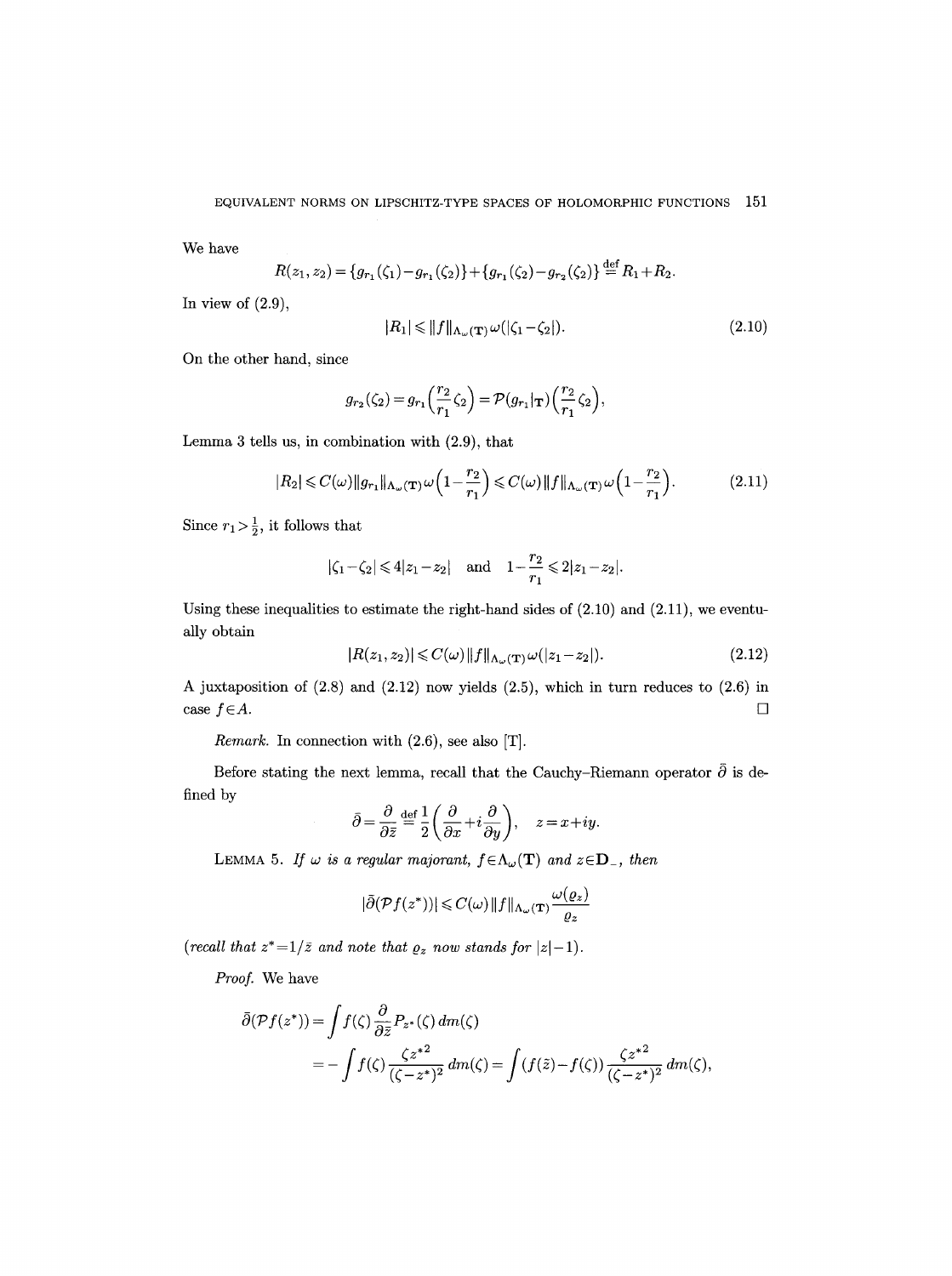whence

$$
|\bar{\partial}(\mathcal{P}f(z^*))| \le ||f||_{\Lambda_{\omega}(\mathbf{T})}|z^*|^2 \int \frac{\omega(|\zeta - \tilde{z}|)}{|\zeta - z^*|^2} \, dm(\zeta). \tag{2.13}
$$

Applying Lemma 2, with  $z$  replaced by  $z^*$ , and noting that

$$
\varrho_{z^*} = \frac{\varrho_z}{|z|} \leqslant \varrho_z,
$$

we obtain

$$
\int \frac{\omega(|\zeta - \tilde{z}|)}{|\zeta - z^*|^2} dm(\zeta) \leq C(\omega)|z| \frac{\omega(\varrho_z)}{\varrho_z}.
$$
\n(2.14)

Substituting (2.14) into (2.13) yields the result.

*Remark.* Lemma 5 remains valid if  $\bar{\partial}$  is replaced by  $\partial = \partial/\partial z$ .

LEMMA 6. Let  $\omega$  be a majorant, and let  $f \in A$ . Consider the quantities

$$
M_0(f) \stackrel{\text{def}}{=} \sup_{z \in \mathbf{D}} |f'(z)| \frac{\varrho_z}{\omega(\varrho_z)},
$$
  
\n
$$
M_1(f) \stackrel{\text{def}}{=} \sup_{z \in \mathbf{D}} \frac{1}{\omega(\varrho_z)} \int |f(\zeta) - f(z)| d\mu_z(\zeta),
$$
  
\n
$$
M_2(f) \stackrel{\text{def}}{=} \sup_{z \in \mathbf{D}} \frac{1}{\omega(\varrho_z)} \left( \int |f(\zeta) - f(z)|^2 d\mu_z(\zeta) \right)^{1/2}.
$$

*The following assertions hold true:* 

(i) *One always has* 

$$
M_0(f) \leqslant M_1(f) \leqslant M_2(f). \tag{2.15}
$$

(ii) *If*  $\omega$  *is regular, then* 

$$
(C(\omega))^{-1}M_1(f) \le ||f||_{\Lambda_\omega(\mathbf{T})} \le C(\omega)M_0(f). \tag{2.16}
$$

(iii) *If*  $\omega^2$  *is a regular majorant, then* 

$$
M_2(f) \leqslant C(\omega) \|f\|_{\Lambda_\omega(\mathbf{T})}.\tag{2.17}
$$

*Proof.* (i) For  $z \in D$ , we have

$$
\varrho_z|f'(z)|=\left|\frac{1}{2\pi i}\int\left(f(\zeta)-f(z)\right)\frac{\varrho_z}{(\zeta-z)^2}\,d\zeta\right|\leq \int\left|f(\zeta)-f(z)\right|d\mu_z(\zeta),
$$

which implies the first inequality in (2.15). The second one is obvious.

 $\Box$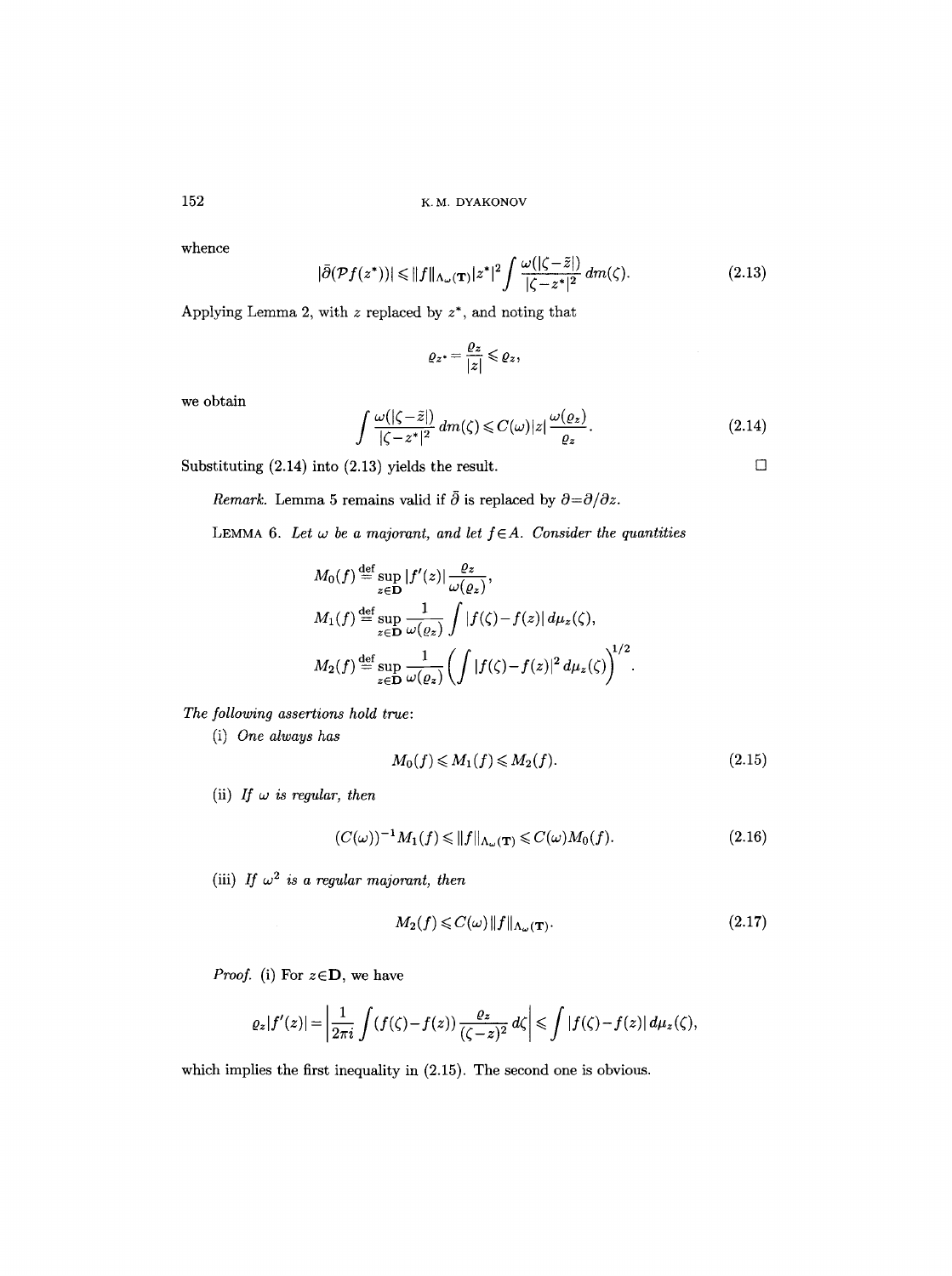(ii) First let us prove the right-hand inequality in (2.16). Given  $\zeta_1,\zeta_2\in\mathbf{T}$ , put  $h\!\stackrel{\small \mathrm{def}}{=}\!\frac{1}{2}|\zeta_1-\zeta_2|$  and let  $I$  be the shorter subarc of  ${\bf T}$  connecting  $\zeta_1$  and  $\zeta_2.$  Set

$$
\gamma_1 \stackrel{\text{def}}{=} \{r\zeta_1 : r \in [1-h, 1]\},
$$
  
\n
$$
\gamma_2 \stackrel{\text{def}}{=} \{ (1-h)\zeta : \zeta \in I \},
$$
  
\n
$$
\gamma_3 \stackrel{\text{def}}{=} \{r\zeta_2 : r \in [1-h, 1]\},
$$

and  $\gamma \stackrel{\text{def}}{=} \gamma_1 \cup \gamma_2 \cup \gamma_3$ . When endowed with the appropriate orientation,  $\gamma$  becomes a path going from  $\zeta_1$  to  $\zeta_2$ . We have

$$
|f(\zeta_1) - f(\zeta_2)| = \left| \int_{\gamma} f'(z) dz \right| \leq \sum_{j=1}^{3} \int_{\gamma_j} |f'(z)| |dz|.
$$
 (2.18)

Using the estimate

$$
|f'(z)| \leq M_0(f) \frac{\omega(\varrho_z)}{\varrho_z}
$$

and the assmnption

$$
\int_0^{\delta} \frac{\omega(t)}{t} dt \leqslant C(\omega) \cdot \omega(\delta)
$$

(this should be used when dealing with the integrals along  $\gamma_1$  and  $\gamma_3$ ), one deduces from (2.18) that

$$
|f(\zeta_1)-f(\zeta_2)|\leqslant C(\omega)M_0(f)\omega(h).
$$

Hence  $||f||_{\Lambda_{\omega}(\mathbf{T})} \leqslant C(\omega)M_0(f)$ .

To prove the rest of (2.16), we fix  $\zeta \in \mathbf{T}$ ,  $z \in \mathbf{D}$  and write

$$
|f(\zeta) - f(z)| \le |f(\zeta) - f(\tilde{z})| + |f(\tilde{z}) - f(z)|
$$
  
\n
$$
\le \|f\|_{\Lambda_{\omega}(\mathbf{T})} \omega(|\zeta - \tilde{z}|) + C(\omega) \|f\|_{\Lambda_{\omega}(\mathbf{T})} \omega(\varrho_{z})
$$
\n(2.19)

(we have invoked Lemma 3 to estimate the second term). Integrating (2.19) against  $d\mu_z(\zeta)$ , while taking Lemma 2 into account, yields  $M_1(f) \leq C(\omega) \|f\|_{\Lambda_\omega(\mathbf{T})}$ .

(iii) Noting that the regularity of  $\omega^2$  implies the conclusion of Lemma 3, we still have (2.19) at our disposal. Rewriting it in the form

$$
|f(\zeta) - f(z)|^2 \leq C(\omega) \|f\|_{\Lambda_\omega(\mathbf{T})}^2 \{\omega^2(|\zeta - \tilde{z}|) + \omega^2(\varrho_z)\},\tag{2.20}
$$

then integrating (2.20) against  $d\mu_z(\zeta)$ , and finally using Lemma 2 (with  $\omega$  replaced by  $\omega^2$ , we arrive at (2.17).

*Remark.* Of course, for  $\omega(t)=t^{\alpha}$  (0< $\alpha$ <1), the equivalence of  $M_0(f)$  and  $||f||_{\Lambda_{\omega}(\mathbf{T})}$ is a well-known fact, due to Hardy and Littlewood.

The next lemma is a version of the remarkable E.M. Dyn'kin theorem on pseudoanalytic extensions (see [Dyn] for the  $\Lambda^{\alpha}$ -case). Because of its crucial role in what follows, we include a complete proof of the version required.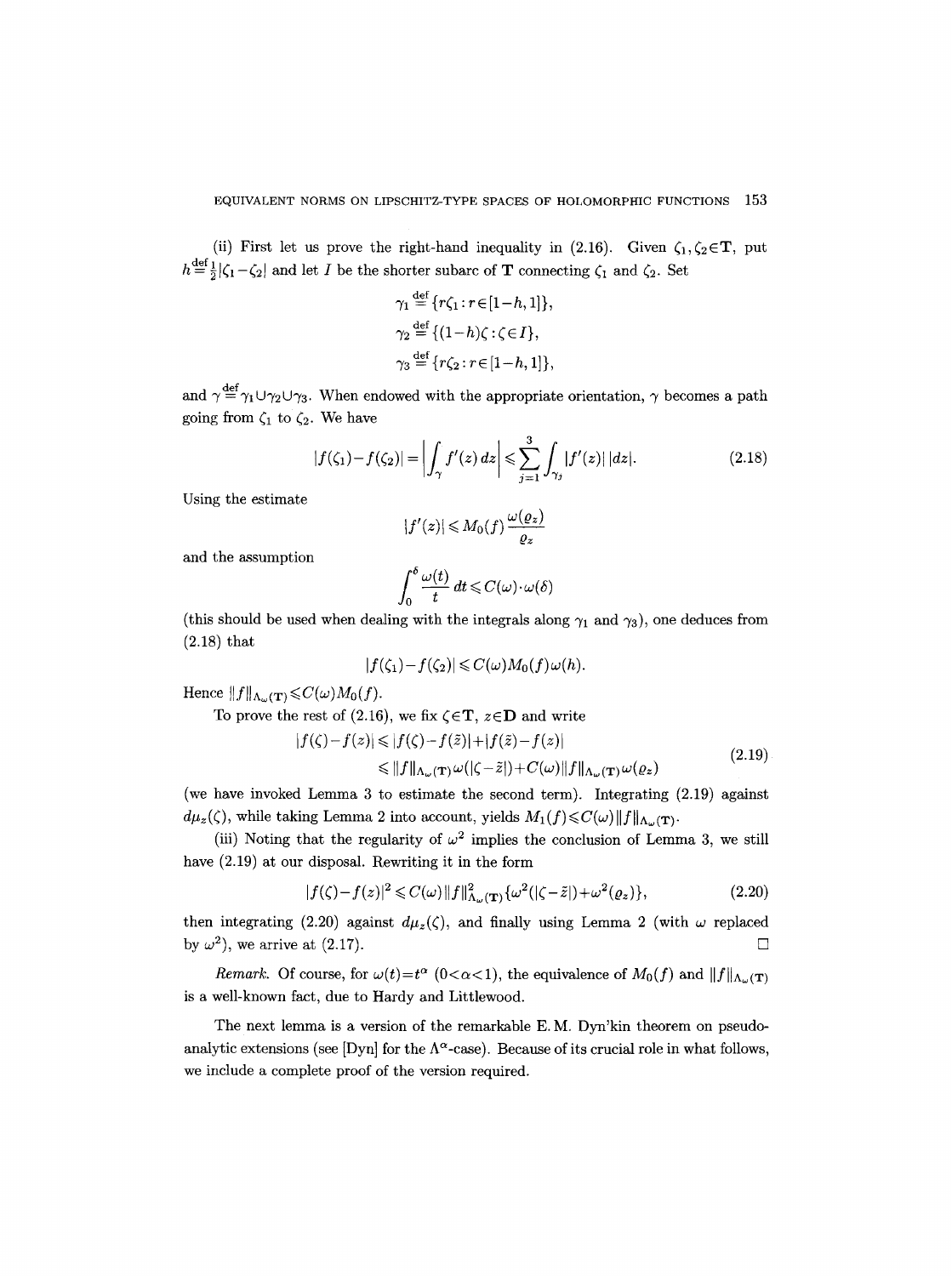LEMMA 7. Let  $\omega$  be a regular majorant and  $f \in A$ . In order that  $f \in A_{\omega}$ , it is neces*sary and sufficient that there exist a bounded function*  $F \in C^1(\mathbf{D}_+)$  *such that* 

$$
\lim_{\substack{z \to \zeta \\ z \in \mathbf{D}_-}} F(z) = f(\zeta), \quad \zeta \in \mathbf{T},\tag{2.21}
$$

*and* 

$$
|\bar{\partial}F(z)| \le \text{const} \cdot \frac{\omega(\varrho_z)}{\varrho_z}, \quad z \in \mathbf{D}_-\,. \tag{2.22}
$$

*Moreover,* 

$$
||f||_{\Lambda_{\omega}(\mathbf{T})} \asymp \inf_{F} \sup \bigg\{ \frac{\varrho_{z}}{\omega(\varrho_{z})} |\bar{\partial} F(z)| : z \in \mathbf{D}_{-} \bigg\},\,
$$

where F ranges over the bounded functions of class  $C^1(D_{-})$  satisfying (2.21) and (2.22).

*Proof.* Given  $f \in A_\omega$ , set

$$
F(z) = f(z^*), \quad z \in \mathbf{D}_-.
$$

Clearly, F is bounded, smooth and satisfies (2.21). Further, using the estimate  $M_0(f)$  $C(\omega) \| f \|_{\Lambda_{\omega}(\mathbf{T})}$  (see Lemma 6, parts (i) and (ii)), one gets

$$
|\bar{\partial}F(z)|=|f'(z^*)|\cdot|z^*|^2\leqslant C(\omega)\|f\|_{\Lambda_{\omega}(\mathbf{T})}\frac{\omega(\varrho_{z^*})}{\varrho_{z^*}}|z^*|^2\leqslant C(\omega)\|f\|_{\Lambda_{\omega}(\mathbf{T})}\frac{\omega(\varrho_z)}{\varrho_z},
$$

and so F satisfies (2.22) with const $\leq C(\omega) \|f\|_{\Lambda_{\omega}(\mathbf{T})}$ .

Conversely, let  $F \in C^1(\mathbf{D}_-) \cap L^{\infty}(\mathbf{D}_-)$  be a function with the properties (2.21) and (2.22), so that

$$
B \stackrel{\text{def}}{=} \sup_{z \in \mathbf{D}_{-}} \frac{\varrho_z}{\omega(\varrho_z)} |\bar{\partial} F(z)| < \infty.
$$

Fix  $z \in D$  and  $R > 1$ . The Cauchy-Green formula, applied to the function that equals f on  $\bar{\mathbf{D}}$  and F on  $\mathbf{D}_{-}$ , gives

$$
f(z) = \frac{1}{2\pi i} \oint_{|\zeta|=R} \frac{F(\zeta)}{\zeta - z} d\zeta - \frac{1}{\pi} \iint_{1<|\zeta| (2.23)
$$

(it is understood that  $\zeta = \xi + i\eta$ ). Differentiating (2.23) and noting that the arising contour integral is  $O(1/R)$  as  $R\rightarrow\infty$ , one obtains

$$
|f'(z)| = \frac{1}{\pi} \left| \iint_{|\zeta|>1} \frac{\partial F(\zeta)}{(\zeta - z)^2} d\xi d\eta \right| \le \frac{B}{\pi} \int_1^\infty \frac{\omega(r-1)}{r-1} r dr \int_0^{2\pi} \frac{dt}{|re^{it} - z|^2}
$$
  

$$
\le 2B \int_1^\infty \frac{\omega(r-1)}{(r-1)(r-|z|)} dr = 2B \int_0^\infty \frac{\omega(t)}{t(t+ \varrho_z)} dt.
$$

The regularity assumption on  $\omega$  implies that the last integral is  $\langle C(\omega) \cdot \omega(\varrho_z)/\varrho_z$ . Thus

$$
M_0(f) \stackrel{\text{def}}{=} \sup_{z \in \mathbf{D}} \frac{\varrho_z}{\omega(\varrho_z)} |f'(z)| \leq C(\omega)B
$$

and hence (in view of Lemma 6, part (ii))  $||f||_{\Lambda_{\omega}(\mathbf{T})} \leq C(\omega)B$ .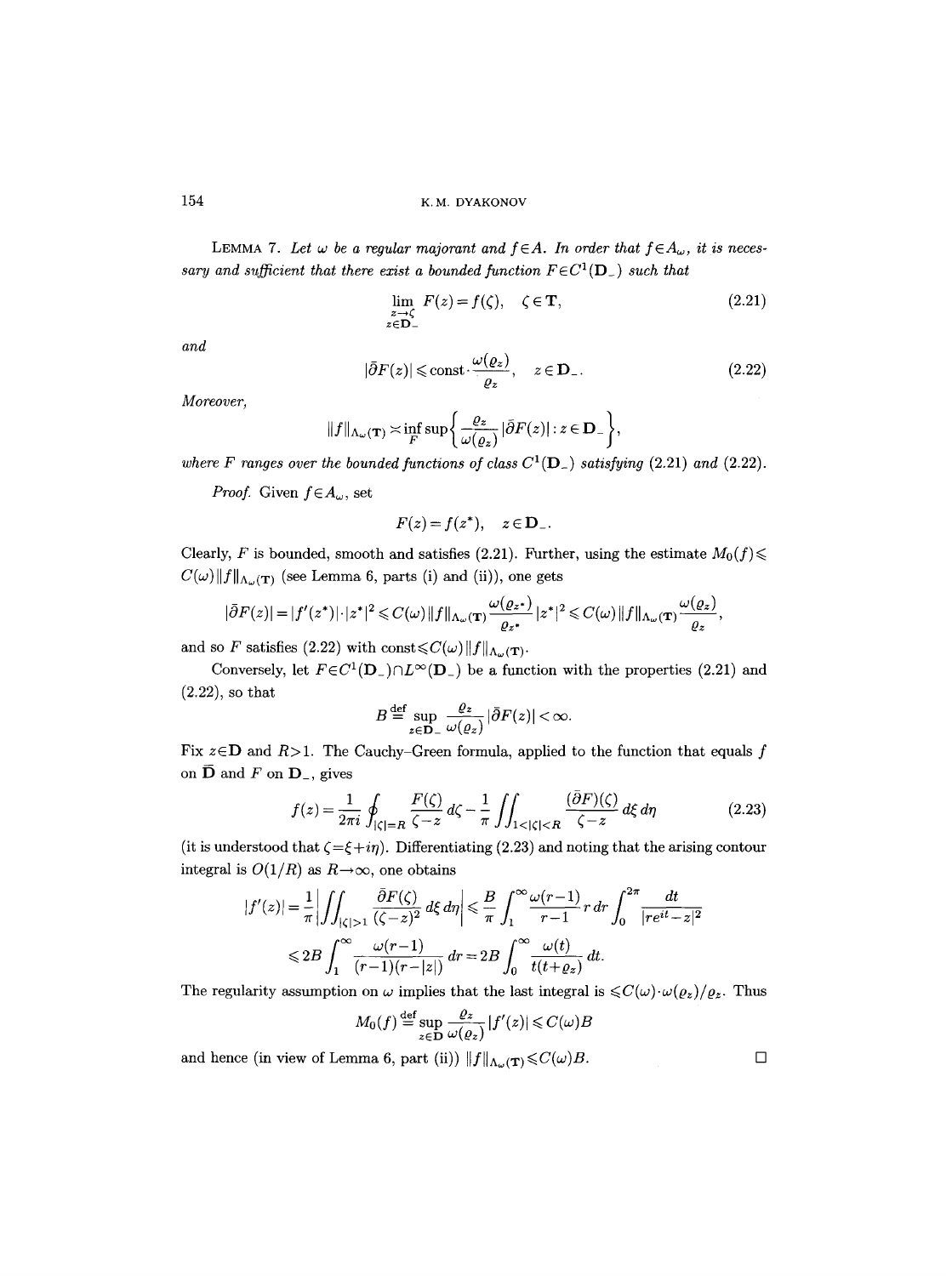LEMMA 8. Let  $f \in A$  and  $\theta$  be an inner function. If  $f\theta \in A_{\omega}$ , where  $\omega$  is a regular *majorant, then*  $f \in A_\omega$  *and* 

$$
||f||_{\Lambda_{\omega}(\mathbf{T})} \leqslant C(\omega) ||f\theta||_{\Lambda_{\omega}(\mathbf{T})}.
$$

*Proof.* By Lemma 7, there exists a bounded function  $G \in C^1(\mathbf{D})$  such that

$$
\lim_{\substack{z \to \zeta \\ z \in \mathbf{D}_-}} G(z) = f(\zeta) \theta(\zeta), \quad \zeta \in \mathbf{T},
$$

and

$$
|\bar{\partial}G(z)| \leqslant C(\omega) \, \|f\theta\|_{\Lambda_{\omega}(\mathbf{T})} \frac{\omega(\varrho_z)}{\varrho_z}, \quad z \in \mathbf{D}_-.
$$

It then follows that the function

$$
F(z) \stackrel{\text{def}}{=} G(z) \overline{\theta(z^*)}, \quad z \in \mathbf{D}_-,
$$

is bounded, smooth and satisfies (2.21), while

$$
|\bar{\partial}F(z)| = |\overline{\theta(z^*)}\,\bar{\partial}G(z)| \leq |\bar{\partial}G(z)|.
$$

Another application of Lemma 7 completes the proof.  $\Box$ 

*Remark.* Another proof of Lemma 8 can be found in [Shl].

Finally, we require some modified versions of Lemmas 2 and 3 above.

LEMMA 9. Let  $\omega$  be a majorant. Given  $0 < \beta < 1$ , there exists a constant  $C_1(\beta) > 0$ *such that* 

$$
\delta \int_{\delta}^{1} \frac{\omega(t)}{t^2} dt \leq C_1(\beta) \cdot \omega(\delta^{\beta}), \tag{2.24}
$$

whenever  $0 < \delta < 1$ .

*Proof.* The integral on the left can be written as  $\int_{\delta}^{\delta^{\beta}} + \int_{\delta^{\beta}}^{1}$ . Using the inequalities

$$
\omega(t) \leq \omega(\delta^{\beta}) \quad (0 \leq t \leq \delta^{\beta}),
$$
  

$$
\frac{\omega(t)}{t} \leq \frac{\omega(\delta^{\beta})}{\delta^{\beta}} \quad (t \geq \delta^{\beta})
$$

to estimate the two integrals, one eventually arrives at  $(2.24)$ .

LEMMA 10. Let  $\omega$  be a majorant. Given  $0 < \beta < 1$ , there is a constant  $C_1(\beta) > 0$ *making the following statements true for any*  $z \in D$  *and*  $f \in \Lambda_\omega(T)$ :

(a) 
$$
\int \frac{\omega(|\zeta - \tilde{z}|)}{|\zeta - z|^2} dm(\zeta) \leq C_1(\beta) \frac{\omega(\varrho_z^{\beta})}{\varrho_z}.
$$
  
(b) 
$$
|\mathcal{P}f(z) - f(\tilde{z})| \leq C_1(\beta) ||f||_{\Lambda_\omega(\mathbf{T})} \omega(\varrho_z^{\beta}).
$$

*Proof.* To verify (a), one recalls the relation (2.4) from the proof of Lemma 2. The term  $\int_0^{\varrho_z}$  is handled as before, while  $\int_{\varrho_z}^{\pi}$  is now estimated with the help of (2.24). To derive (b), one reproduces the proof of Lemma 3 (except for the very last step) and employs part (a).  $\Box$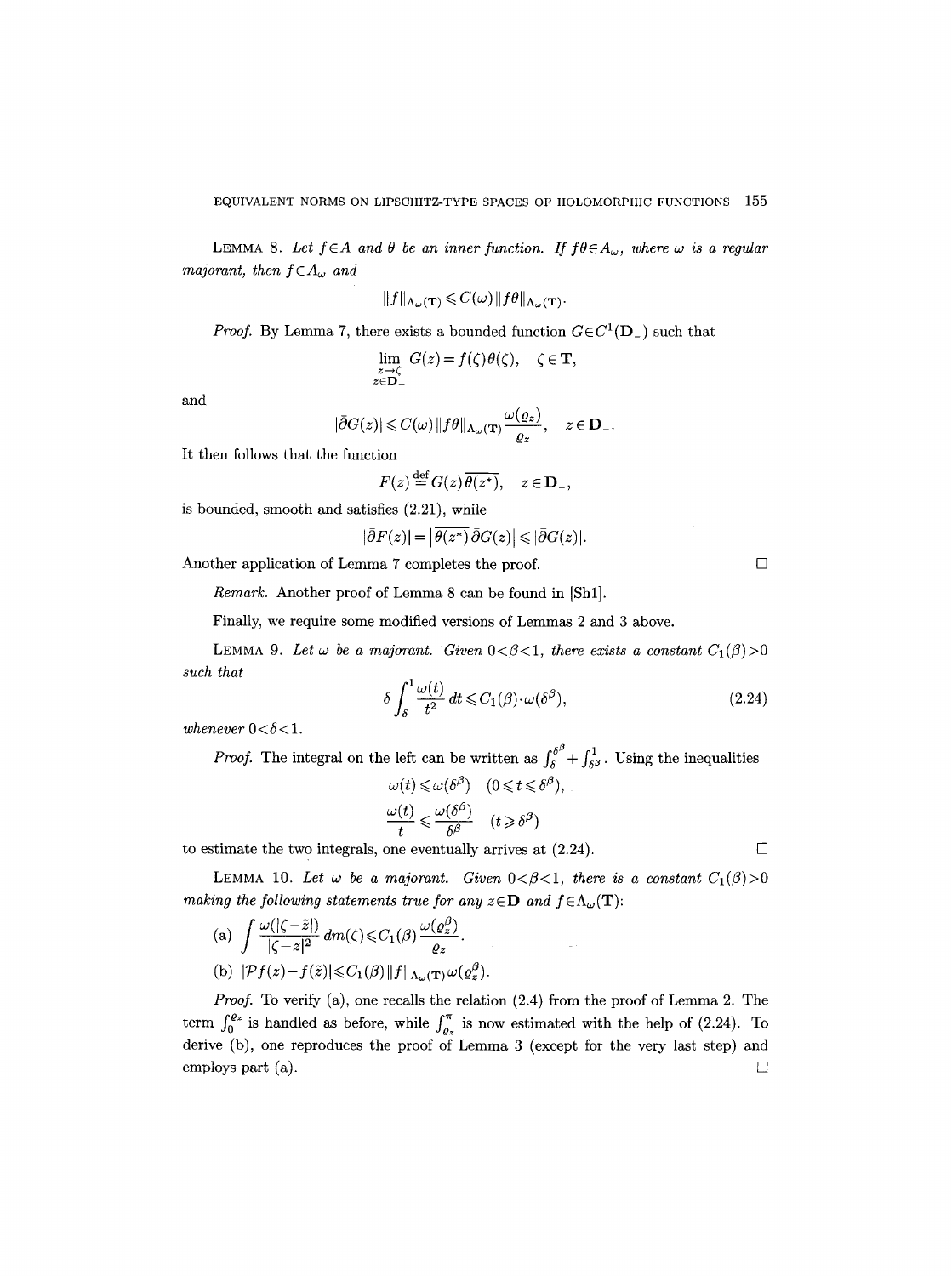## **3. Proofs of Theorems 1, 2 and Corollary 2**

*Proof of Theorem* 1. Under the hypotheses of the theorem, Lemmas 4 and 6 tell us that

$$
||f||_{\Lambda_{\omega}(\overline{\mathbf{D}})} \asymp ||f||_{\Lambda_{\omega}(\mathbf{T})} \asymp M_2(f),
$$

where  $M_2(f)$  is the quantity appearing in Lemma 6. It remains to notice that the righthand side of (1.1) coincides with  $M_2(f)$ .

*Proof of Theorem* 2. First let us remark that, in view of Lemma 1, there is no loss of generality in assuming that  $\omega \in C^1(0, \infty)$  and

$$
\omega'(t) \leq \frac{\omega(t)}{t}, \quad 0 < t < \infty.
$$
 (3.1)

Otherwise, one should work with  $\omega_1$  instead of  $\omega$ , where  $\omega_1$  is defined by (2.1). (In fact, once we assume that  $\omega$  is smooth, (3.1) is just a restatement of the hypothesis that  $\omega(t)/t$ is nonincreasing.)

This said, we proceed by estimating the norms involved. Clearly,

$$
N_3(f) \le \|f\|_{\Lambda_\omega(\bar{\mathbf{D}})}.\tag{3.2}
$$

It is also obvious that

$$
\max(\|\varphi\|_{\Lambda_{\omega}(\mathbf{T})}, \|\varphi\|_{\omega, \mathrm{rad}}) \leqslant N_3(f),
$$

whence

$$
N_2(f) \leqslant 2N_3(f). \tag{3.3}
$$

Further, for  $z \in D$ , one has

$$
\frac{\mathcal{P} \varphi(z) - \varphi(z)}{\omega(\varrho_z)} \leqslant \frac{|\mathcal{P} \varphi(z) - \varphi(\tilde{z})|}{\omega(\varrho_z)} + \frac{|\varphi(\tilde{z}) - \varphi(z)|}{\omega(\varrho_z)} \leqslant C(\omega) \|\varphi\|_{\Lambda_\omega(\mathbf{T})} + \|\varphi\|_{\omega, \text{rad}},
$$

where we have used Lemma 3 to estimate the first term. It follows that

$$
N_1(f) \leqslant C(\omega)N_2(f). \tag{3.4}
$$

Now that (3.2), (3.3) and (3.4) are established, it remains to prove that

$$
||f||_{\Lambda_{\omega}(\overline{\mathbf{D}})} \leqslant C(\omega)N_1(f). \tag{3.5}
$$

Set  $K \stackrel{\text{def}}{=} ||\varphi||_{\Lambda_{\omega}(\mathbf{T})}$  and

$$
M \stackrel{\text{def}}{=} \sup_{z \in \mathbf{D}} \frac{\mathcal{P}\varphi(z) - \varphi(z)}{\omega(\varrho_z)}
$$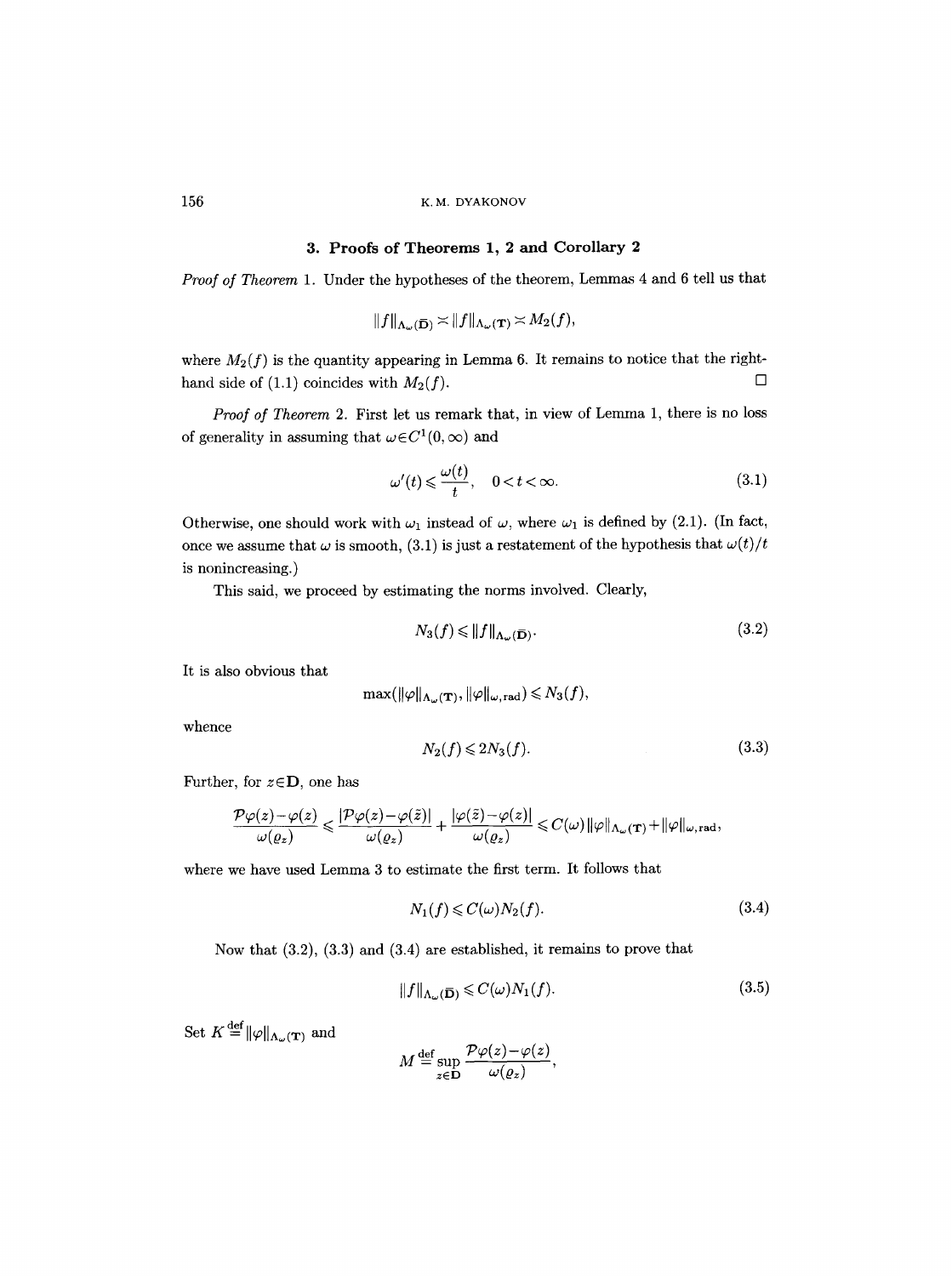so that  $N_1(f)=K+M$ . Let  $f=g\theta$  be the canonical factorization of f (here g is outer and  $\theta$  is inner), and let

$$
h \stackrel{\text{def}}{=} f\theta = g\theta^2.
$$

Note that  $|h|=|g|=\varphi$  on **T**. In view of Lemmas 4 and 8, we have

$$
||f||_{\Lambda_{\omega}(\overline{\mathbf{D}})} \leqslant C_1(\omega) ||f||_{\Lambda_{\omega}(\mathbf{T})} \leqslant C_2(\omega) ||h||_{\Lambda_{\omega}(\mathbf{T})}.
$$

Thus, to verify (3.5) it would be sufficient to show that

$$
||h||_{\Lambda_{\omega}(\mathbf{T})} \leqslant C(\omega)(K+M).
$$

By Lemma 7, this last task will be accomplished if we construct an appropriate "pseudoanalytic extension" for h, i.e. a bounded function  $H \in C^1(\mathbf{D}_-)$  satisfying

$$
\lim_{\substack{z \to \zeta \\ z \in \mathbf{D}_-}} H(z) = h(\zeta), \quad \zeta \in \mathbf{T},\tag{3.6}
$$

and

$$
|\bar{\partial}H(z)| \leqslant C(\omega)(K+M)\frac{\omega(\varrho_z)}{\varrho_z}, \quad z \in \mathbf{D}_-.
$$
 (3.7)

We begin with some preparations. Recalling the definition of  $M$  and using the obvious inequalities

$$
|g(z)| \cdot |\theta(z)| \leq \frac{1}{2}|g(z)| (1+|\theta(z)|^2) \leq \frac{1}{2} \mathcal{P}\varphi(z) + \frac{1}{2}|g(z)| \cdot |\theta(z)|^2, \quad z \in \mathbf{D},
$$

we obtain

$$
M\omega(\varrho_z) \geqslant \mathcal{P}\varphi(z) - \varphi(z) = \mathcal{P}\varphi(z) - |g(z)| \cdot |\theta(z)|
$$
  
\n
$$
\geqslant \frac{1}{2} \mathcal{P}\varphi(z) - \frac{1}{2} |g(z)| \cdot |\theta(z)|^2 = \frac{1}{2} \{ \mathcal{P}\varphi(z) - |h(z)| \}, \quad z \in \mathbf{D}.
$$

Thus

$$
\mathcal{P}\varphi(z) - |h(z)| \leq 2M\omega(\varrho_z), \quad z \in \mathbf{D}.\tag{3.8}
$$

Further, let  $h_1 \stackrel{\text{def}}{=} \theta \sqrt{g}$  (here  $\sqrt{g}$  is the outer function with modulus  $\sqrt{\varphi}$  on T) and note that the left-hand side of (3.8) equals

$$
\mathcal{P}|h_1|^2(z) - |h_1(z)|^2 = \int |h_1(\zeta) - h_1(z)|^2 \, d\mu_z(\zeta).
$$

This enables us to rewrite (3.8) in the form

$$
\int |h_1(\zeta)-h_1(z)|^2\,d\mu_z(\zeta)\leq 2M\omega(\varrho_z),\quad z\in\mathbf{D},
$$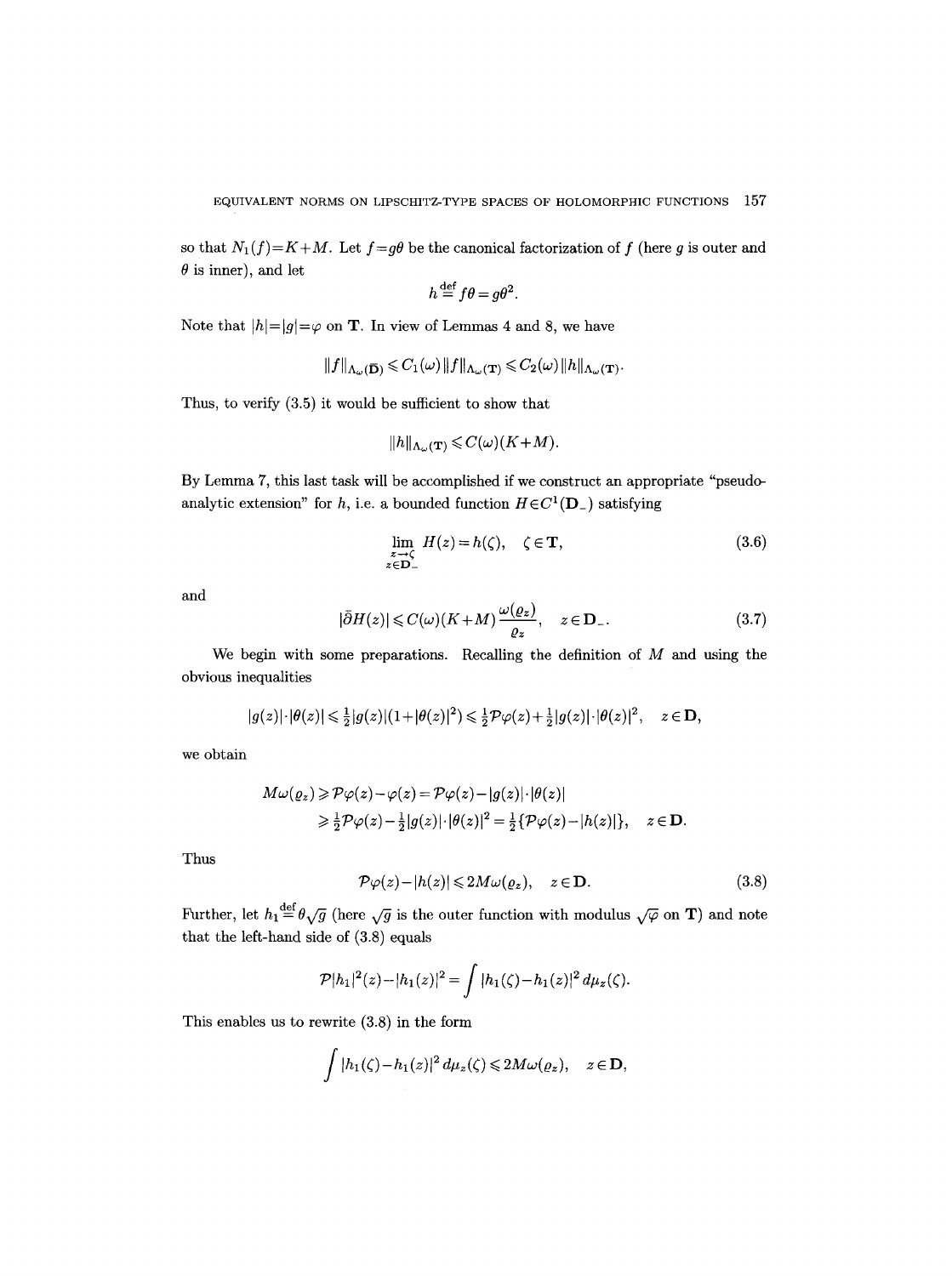and hence to conclude, by virtue of Lemma 6, part (i) (where we currently replace  $f$  by  $h_1$  and  $\omega$  by  $\sqrt{\omega}$ ), that

$$
|h'_1(z)| \leqslant \sqrt{2M} \frac{\sqrt{\omega(\varrho_z)}}{\varrho_z}, \quad z \in \mathbf{D}.\tag{3.9}
$$

Throughout the rest of the proof,  $z$  will denote a point in  $D_{-}$ . Consider the sets

$$
E_1 \stackrel{\text{def}}{=} \{ z \in \mathbf{D}_- : |h(z^*)| \leq M \omega(\varrho_z) \},
$$
  

$$
E_2 \stackrel{\text{def}}{=} \{ z \in \mathbf{D}_- : |h(z^*)| \geq 2M \omega(\varrho_z) \}
$$

and the functions  $H_{1,2}$  defined on  $\mathbf{D}_{-}$  by

$$
H_1(z) \stackrel{\text{def}}{=} h(z^*) \quad (= h_1^2(z^*)),
$$
  

$$
H_2(z) \stackrel{\text{def}}{=} \psi^2(z) / \overline{h(z^*)},
$$

where  $\psi(z) = \mathcal{P}\varphi(z^*)$ . (Strictly speaking, H<sub>2</sub> lives on  $\{z: h(z^*)\neq 0\}$ , but that does not really matter.)

*Claim 1.* For  $z \in E_1$ ,

$$
|\bar{\partial}H_1(z)| \leq 2^{3/2} M \frac{\omega(\varrho_z)}{\varrho_z}.
$$
\n(3.10)

Indeed, we have

$$
|\bar{\partial}H_1(z)| = |2h_1(z^*)\bar{\partial}h_1(z^*)| = 2|h_1(z^*)|\cdot|h_1'(z^*)|\cdot|z^*|^2.
$$
 (3.11)

Recalling the definition of  $E_1,$  we get

$$
|h_1(z^*)| \leqslant \sqrt{M\omega(\varrho_z)}, \quad z \in E_1,\tag{3.12}
$$

while (3.9) gives

$$
|h_1'(z^*)| \leq \sqrt{2M} \frac{\sqrt{\omega(\varrho_z*)}}{\varrho_z*} \leq \sqrt{2M} \frac{\sqrt{\omega(\varrho_z)}}{\varrho_z} |z|, \quad z \in \mathbf{D}_-.
$$
 (3.13)

Substituting (3.12) and (3.13) into (3.11) yields (3.10).

*Claim 2.* For  $z \in E_2$ ,

$$
|\bar{\partial}H_2(z)| \leqslant C(\omega)K\frac{\omega(\varrho_z)}{\varrho_z}.\tag{3.14}
$$

Indeed, since the function  $z \mapsto 1/\overline{h(z^*)}$  is holomorphic on  $E_2$ , one has

$$
\bar{\partial}H_2(z) = 2 \frac{\psi(z)}{h(z^*)} \bar{\partial}\psi(z). \tag{3.15}
$$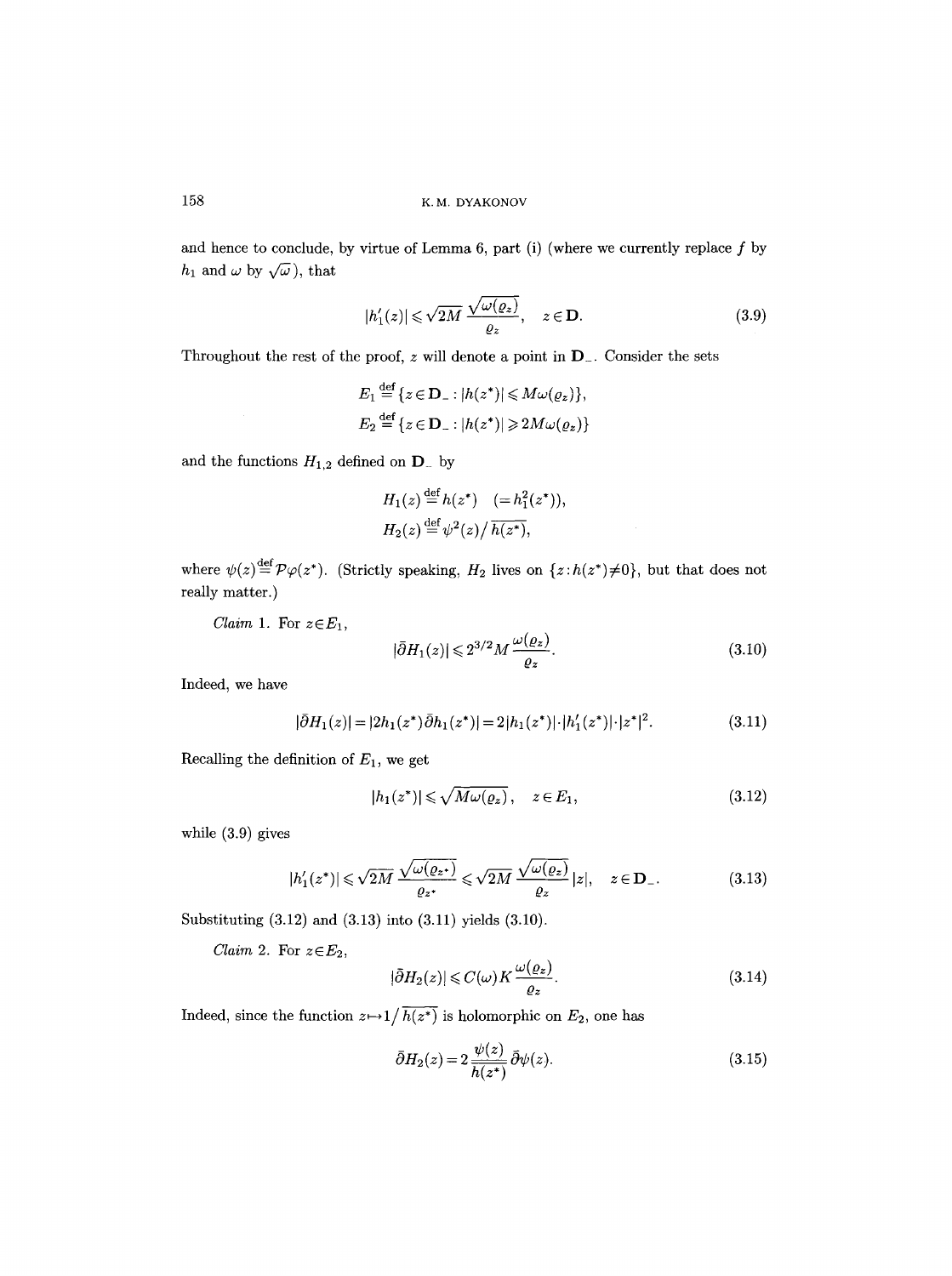Further,

$$
\left| \frac{\psi(z)}{h(z^*)} \right| = \frac{\psi(z) - |h(z^*)|}{|h(z^*)|} + 1.
$$
\n(3.16)

Since

$$
\psi(z) - |h(z^*)| = \mathcal{P}\varphi(z^*) - |h(z^*)| \leq 2M\omega(\varrho_{z^*}) \leq 2M\omega(\varrho_z)
$$

(here we have employed (3.8)) and

$$
|h(z^*)| \geq 2M\omega(\varrho_z) \quad \text{ for } z \in E_2,
$$

(3.16) shows that

$$
\left. \frac{\psi(z)}{h(z^*)} \right| \leqslant 2, \quad z \in E_2. \tag{3.17}
$$

Besides, Lemma 5 tells us that

$$
|\bar{\partial}\psi(z)| \leqslant C(\omega)K\frac{\omega(\varrho_z)}{\varrho_z}.\tag{3.18}
$$

Now a juxtaposition of (3.15), (3.17) and (3.18) yields (3.14).

The two claims having been verified, we also observe that

$$
\lim_{\substack{z \to \zeta \\ z \in E_1}} H_1(z) = h(\zeta), \quad \zeta \in \mathbf{T} \cap \text{clos } E_1,\tag{3.19}
$$

(this is obvious) and

$$
\lim_{\substack{z \to \zeta \\ z \in E_2}} H_2(z) = h(\zeta), \quad \zeta \in \mathbf{T} \cap \text{clos } E_2.
$$
\n(3.20)

(If  $h(\zeta) \neq 0$ , then (3.20) just follows from the fact that  $\psi|_{\mathbf{T}} = |h|$ ; in case  $h(\zeta) = 0$ , one should also make use of (3.17).)

Finally, we are going to construct the sought-after pseudoanalytic extension  $H(z)$ , satisfying (3.6) and (3.7), by welding the two "partial extensions"  $H_1$  and  $H_2$  together. To this end, we pick a nondecreasing function  $\chi \in C^1[0, \infty)$  such that

$$
\chi(t) = \begin{cases} 0 & \text{for } 0 \leq t \leq 1, \\ 1 & \text{for } 2 \leq t < \infty, \end{cases}
$$

and set, for  $z \in \mathbf{D}_{-}$ ,

$$
H(z) \stackrel{\text{def}}{=} H_1(z) \left\{ 1 - \chi \left( \frac{|h(z^*)|}{M \omega(\varrho_z)} \right) \right\} + H_2(z) \chi \left( \frac{|h(z^*)|}{M \omega(\varrho_z)} \right). \tag{3.21}
$$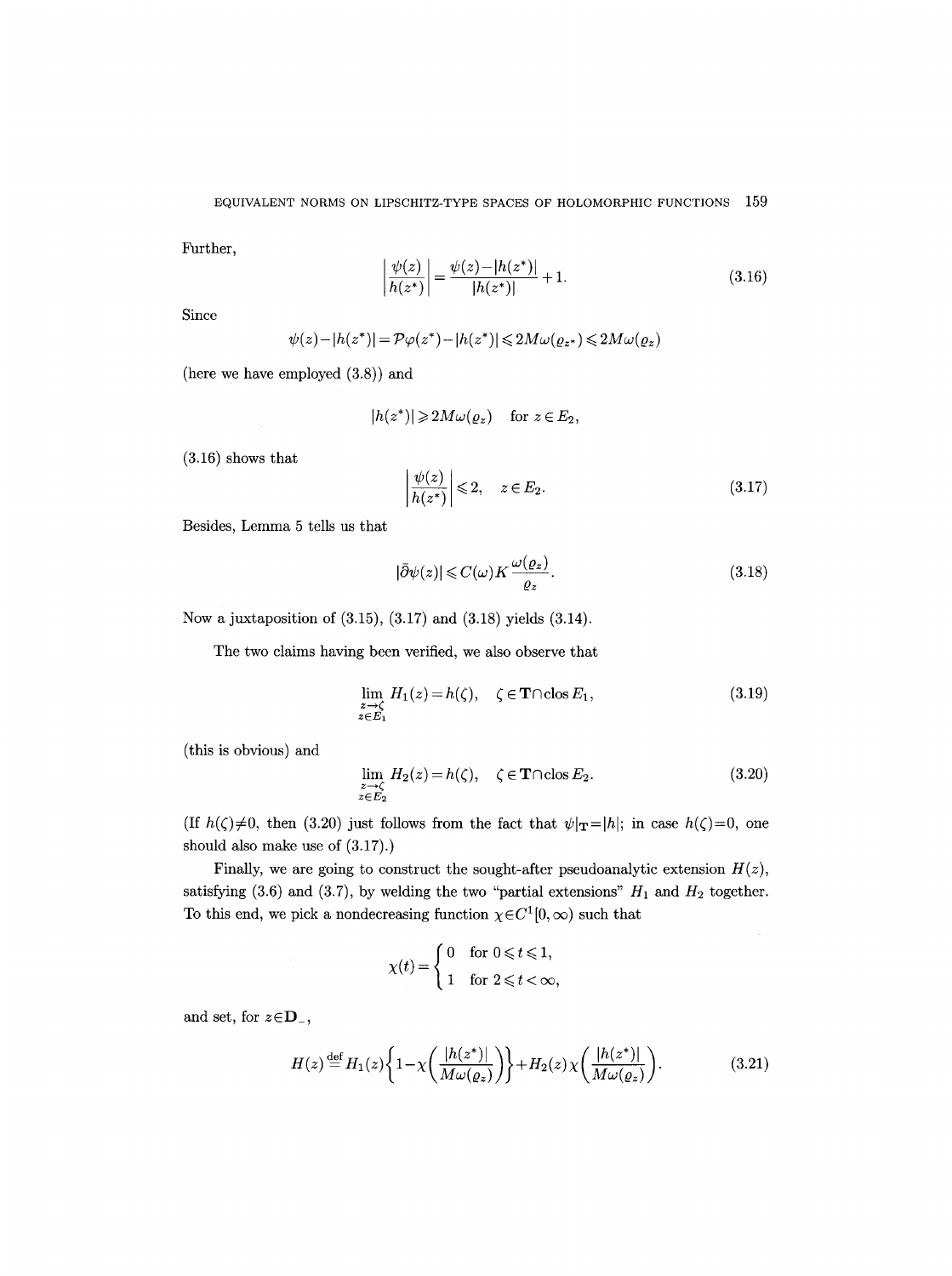Clearly,  $H|_{E_1} = H_1$  and  $H|_{E_2} = H_2$ . Consider the region

$$
E_3 {\, \stackrel{\mathrm{def}}{=}\, } {\bf D}_-\backslash (E_1\!\cup\! E_2).
$$

In view of Claims 1 and 2, accompanied with relations (3.19) and (3.20), it now suffices to show that  $H$  is bounded on  $D_{-}$  and satisfies

$$
\lim_{\substack{z \to \zeta \\ z \in E_3}} H(z) = h(\zeta), \quad \zeta \in \mathbf{T} \cap \text{clos } E_3,
$$
\n(3.22)

and

$$
|\bar{\partial}H(z)| \leqslant C(\omega)(K+M)\frac{\omega(\varrho_z)}{\varrho_z}, \quad z \in E_3. \tag{3.23}
$$

For  $z \in E_3$ , we have

$$
M\omega(\varrho_z) < |h(z^*)| < 2M\omega(\varrho_z),\tag{3.24}
$$

which enables us to repeat (with some very minor modifications, affecting only the numerical constants involved) all the estimates appearing in the proofs of Claims 1 and 2 above. In particular, we get

$$
\left|\frac{\psi(z)}{h(z^*)}\right| \leqslant 3, \quad z \in E_3,\tag{3.25}
$$

which is established in the same way as (3.17).

Since  $H_1$  is bounded on  $D^-$  and  $H_2$  is bounded on  $E_2 \cup E_3$  (the latter follows from  $(3.17)$  and  $(3.25)$ ), we conclude that H is bounded on  $D_{-}$ . Further, for  $z \in E_3$  one has

$$
|H_1(z)| \leq 2M\omega(\varrho_z), \quad |H_2(z)| \leq CM\omega(\varrho_z) \tag{3.26}
$$

and

$$
|\bar{\partial}H_1(z)| \leq C M \frac{\omega(\varrho_z)}{\varrho_z}, \quad |\bar{\partial}H_2(z)| \leq C(\omega) K \frac{\omega(\varrho_z)}{\varrho_z}.
$$
 (3.27)

(The inequalities for  $|H_2(z)|$  and  $|\bar{\partial}H_2(z)|$  rely on (3.25).)

From (3.24) it follows that  $h(\zeta)=0$  whenever  $\zeta \in \mathbf{T} \cap \text{clos } E_3$ , while (3.26) yields

$$
\lim_{\substack{z \to \zeta \\ z \in E_3}} H(z) = 0;
$$

this proves (3.22).

Next, differentiating (3.21), we obtain

$$
\tilde{\partial}H(z) = \tilde{\partial}H_1(z) \cdot \left\{ 1 - \chi \left( \frac{|h(z^*)|}{M \omega(\varrho_z)} \right) \right\} + \tilde{\partial}H_2(z) \cdot \chi \left( \frac{|h(z^*)|}{M \omega(\varrho_z)} \right) + (H_2(z) - H_1(z)) \cdot \chi' \left( \frac{|h(z^*)|}{M \omega(\varrho_z)} \right) \cdot \frac{1}{M} \bar{\partial} \left( \frac{|h(z^*)|}{\omega(\varrho_z)} \right).
$$
\n(3.28)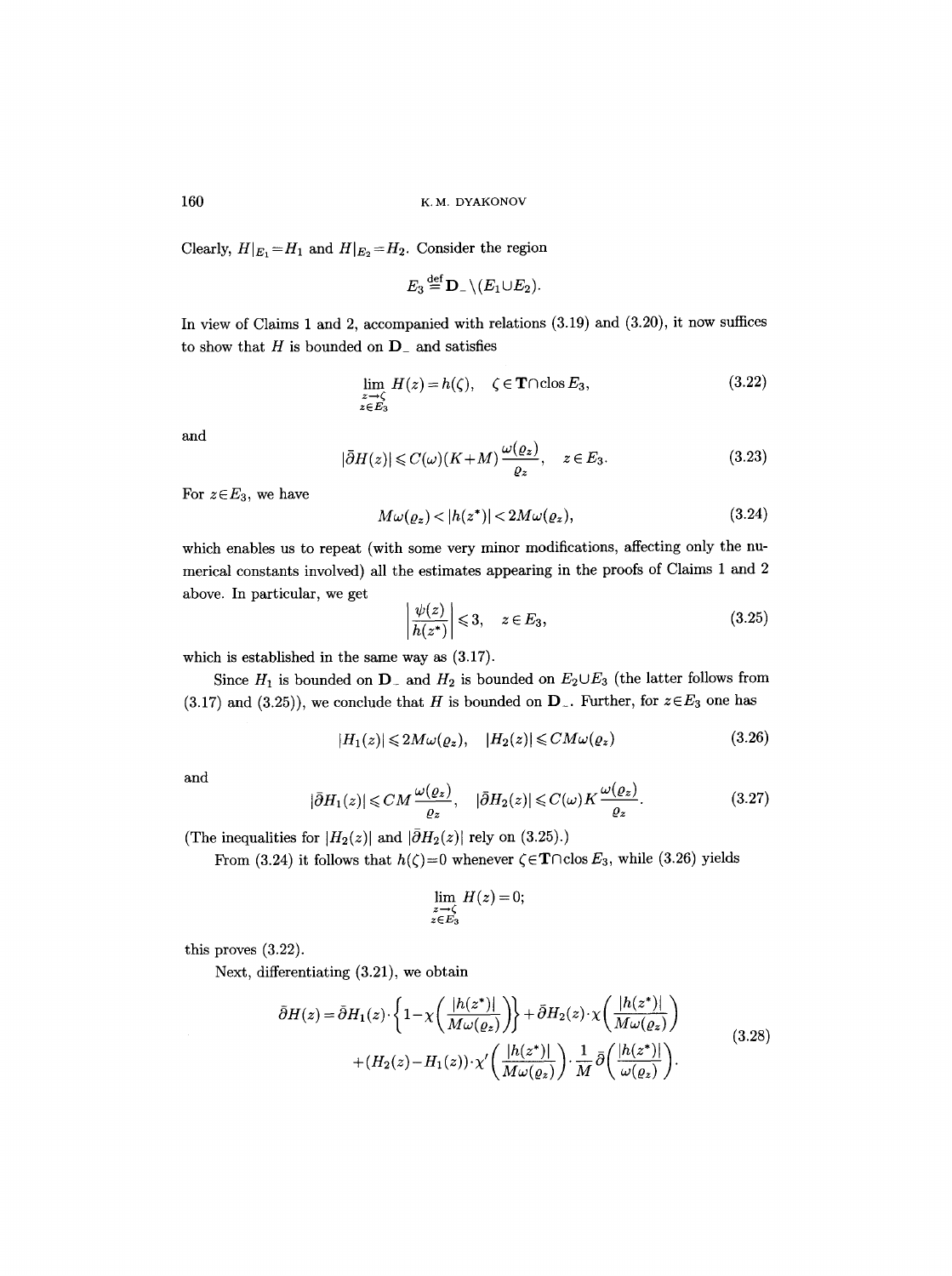For  $z \in E_3$ , the first two terms on the right are bounded in modulus by

$$
C(\omega)(K+M)\frac{\omega(\varrho_z)}{\varrho_z},
$$

as is clear from (3.27). In order to estimate the third term in (3.28), we note that

$$
|H_2(z) - H_1(z)| \leq CM\omega(\varrho_z), \quad z \in E_3 \tag{3.29}
$$

(see (3.26)), while

$$
|\chi'(t)| \leqslant C, \quad 0 < t < \infty. \tag{3.30}
$$

Finally,

$$
\bar{\partial}\left(\frac{|h(z^*)|}{\omega(\varrho_z)}\right) = \frac{1}{\omega(\varrho_z)}\bar{\partial}\left(h_1(z^*)\overline{h_1(z^*)}\right) + |h(z^*)|\bar{\partial}\left(\frac{1}{\omega(\varrho_z)}\right)
$$
\n
$$
= -\frac{z^{*2}}{\omega(\varrho_z)}\frac{1}{h_1(z^*)}h_1'(z^*) - \frac{1}{2}\cdot\frac{z}{|z|}|h(z^*)|\frac{\omega'(\varrho_z)}{\omega^2(\varrho_z)}.
$$
\n(3.31)

Recalling (3.1), (3.13) and the right-hand inequality in (3.24) (also used in the form  $|h_1(z^*)| < \sqrt{2M\omega(\varrho_z)}$  we conclude from (3.31) that

$$
\left| \bar{\partial} \left( \frac{|h(z^*)|}{\omega(\varrho_z)} \right) \right| \leq \frac{CM}{\varrho_z}, \quad z \in E_3.
$$
 (3.32)

Combining  $(3.29)$ ,  $(3.30)$  and  $(3.32)$ , we see that the last term in  $(3.28)$  is bounded in modulus by  $CM\omega(\varrho_z)/\varrho_z$  whenever  $z \in E_3$ . Eventually, we arrive at (3.23), and the proof is complete.  $\Box$ 

*Proof of Corollary* 2. Assuming that the hypotheses of Corollary 2 are fulfilled, set  $f \stackrel{\text{def}}{=} F\theta$ . For  $z \in \mathbf{D}$ , one has the identity

$$
\mathcal{P}|f|(z) - |f(z)| = \{\mathcal{P}|F|(z) - |F(z)|\} + \{|F(z)|(1 - |\theta(z)|)\}.
$$
\n(3.33)

Dividing (3.33) by  $\omega(\varrho_z)$  and noting that both terms { } are nonnegative, one concludes that

$$
N_1(f) \asymp N_1(F) + \sup_{z \in \mathbf{D}} |F(z)| \frac{1 - |\theta(z)|}{\omega(1 - |z|)}.
$$
 (3.34)

In view of Theorem 2,  $(3.34)$  proves the equivalence of conditions (i) and (ii) (see the statement of Corollary 2).

Further, set

$$
S(F,\theta) \stackrel{\text{def}}{=} \sup \bigg\{ |F(\zeta)| \frac{1-|\theta(r\zeta)|}{\omega(1-r)} : \zeta \in \mathbf{T}, 0 \leqslant r < 1 \bigg\}.
$$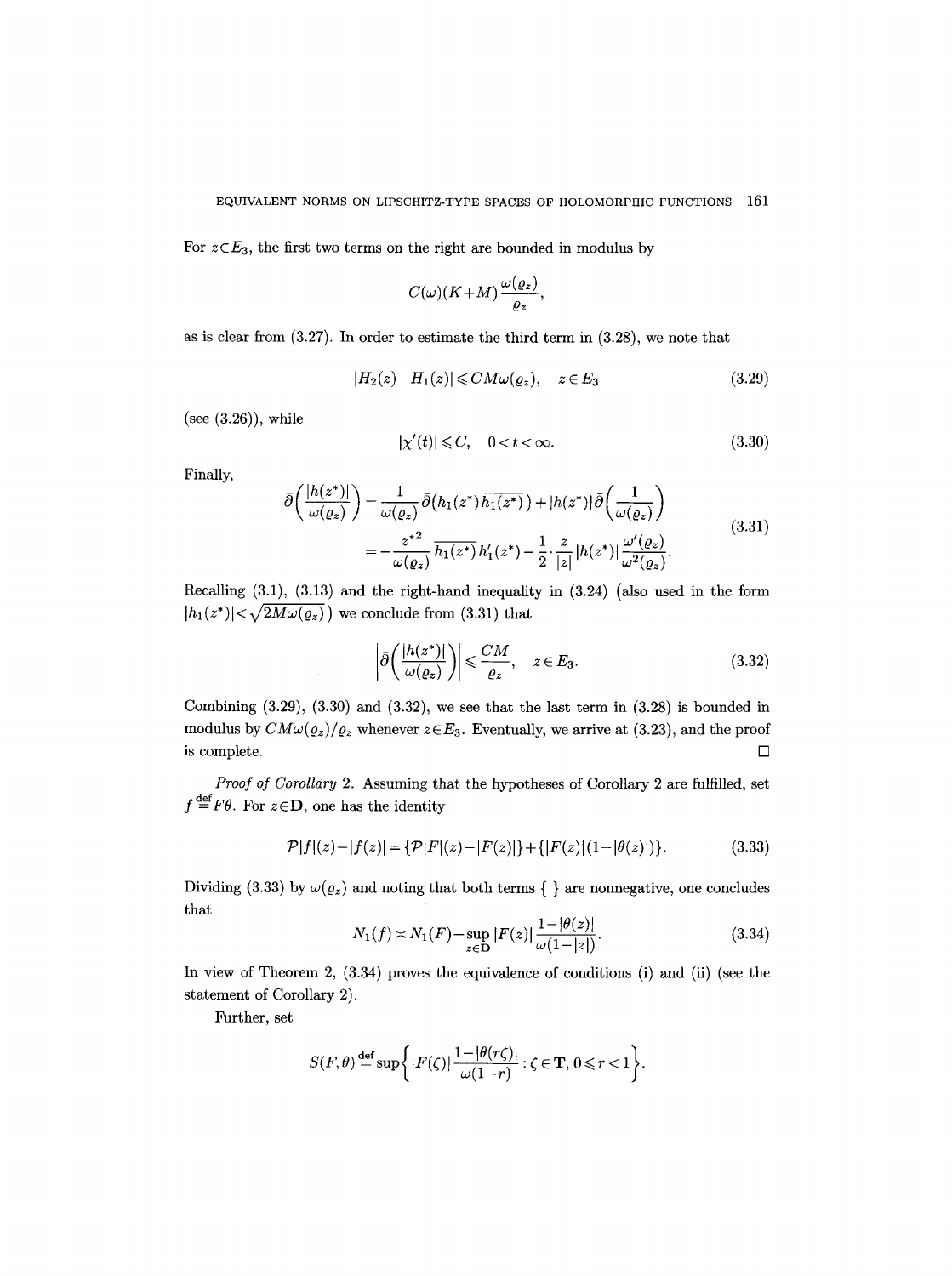The identity

$$
|f(\zeta)| - |f(r\zeta)| = (|F(\zeta)| - |F(r\zeta)|) |\theta(r\zeta)| + |F(\zeta)| (1 - |\theta(r\zeta)|),
$$

where  $\zeta \in \mathbf{T}$  and  $0 \leq r < 1$ , implies

$$
N_2(f) \le N_2(F) + S(F, \theta) \tag{3.35}
$$

and

$$
S(F,\theta) \leq N_2(f) + N_2(F). \tag{3.36}
$$

From (3.34) and from the equivalence relation  $N_1(\cdot) \times N_2(\cdot)$ , it follows that

$$
N_2(F) \leqslant C(\omega)N_2(f). \tag{3.37}
$$

Taken together, (3.35), (3.36) and (3.37) yield

$$
N_2(f) \asymp N_2(F) + S(F, \theta). \tag{3.38}
$$

Finally, in virtue of Theorem 2, (3.38) proves the equivalence of conditions (i) and (iii).  $\Box$ 

### 4. **Deduction of the** Havin-Shamoyan-Carleson-Jacobs embedding **theorem**

For the reader's convenience, we reproduce the theorem in question and then proceed with the proof.

THEOREM 3. Let  $\omega$  be a majorant such that  $\psi(t) \stackrel{\text{def}}{=} \omega(\sqrt{t})$  is a regular majorant. *Suppose that*  $\varphi \in \Lambda_{\omega}(\mathbf{T})$ ,  $\varphi \geq 0$ , and  $\log \varphi \in L^1(\mathbf{T}, dm)$ . Then  $\mathcal{O}_{\varphi} \in A_{\psi}$  and

$$
\|\mathcal{O}_{\varphi}\|_{\Lambda_{\psi}(\overline{\mathbf{D}})} \leqslant C(\omega) \|\varphi\|_{\Lambda_{\omega}(\mathbf{T})} \bigg(1 + \int_{\mathbf{T}} \log \frac{\|\varphi\|_{\infty}}{\varphi(\zeta)} dm(\zeta)\bigg).
$$

*Proof.* We may assume that  $\min_{\zeta \in \mathbf{T}} \varphi(\zeta) = 0$  (otherwise the theorem becomes almost trivial) and  $\|\varphi\|_{\infty}=1$ . Set

$$
K \stackrel{\text{def}}{=} ||\varphi||_{\Lambda_{\omega}(\mathbf{T})} \quad \text{and} \quad \mathcal{L} \stackrel{\text{def}}{=} \int_{\mathbf{T}} \log \frac{1}{\varphi(\zeta)} \, dm(\zeta).
$$

Letting  $\zeta_1, \zeta_2 \in \mathbf{T}$  be such that  $\varphi(\zeta_1)=1, \varphi(\zeta_2)=0$ , and writing

$$
1 = \varphi(\zeta_1) - \varphi(\zeta_2) \leq K\omega(|\zeta_1 - \zeta_2|) \leq K\omega(2),
$$

we see that  $K \geq 1/\omega(2)$ .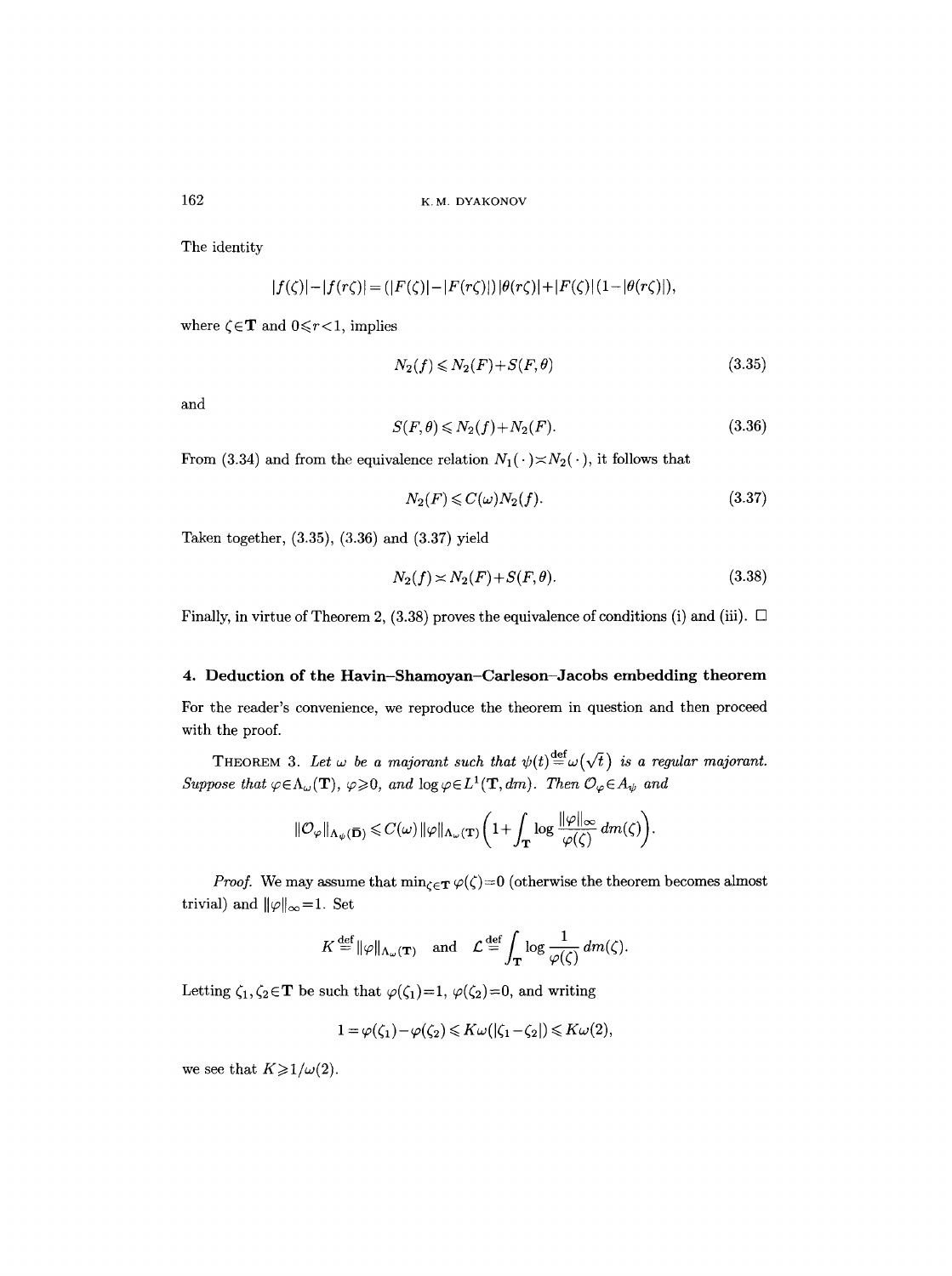We have to prove that

$$
\|\mathcal{O}_{\varphi}\|_{\Lambda_{\psi}(\overline{\mathbf{D}})} \leqslant C(\omega)K(1+\mathcal{L}).\tag{4.1}
$$

In virtue of Theorem 2, we can replace the left-hand side of (4.1) by  $\|\varphi\|_{\Lambda_{\psi}(\mathbf{T})}+\|\varphi\|_{\psi,\text{rad}}$ , where  $\varphi$  is extended into **D** by the formula

$$
\varphi(z) \stackrel{\text{def}}{=} \exp\biggl(\int_{\mathbf{T}} \log \varphi \, d\mu_z\biggr) = |\mathcal{O}_{\varphi}(z)|.
$$

Since  $\omega(t) \le \sqrt{2} \psi(t)$  for  $0 \le t \le 2$ , it follows that

$$
\|\varphi\|_{\Lambda_{\psi}(\mathbf{T})} \leqslant \sqrt{2} K,
$$

and so (4.1) is equivalent to the estimate

$$
\|\varphi\|_{\psi,\,\mathrm{rad}} \leqslant C(\omega)K(1+\mathcal{L}).
$$

The proof thus reduces to showing that, for  $z \in \mathbf{D}$ ,

$$
|\varphi(z) - \varphi(\tilde{z})| \leq C(\omega) K(1+\mathcal{L}) \omega(\sqrt{\varrho_z}). \tag{4.2}
$$

To this end, we fix a point  $z \in D$  and distinguish two cases.

*Case 1.*  $\varphi(\tilde{z}) \le \varphi(z) + 2K\omega(\sqrt{\varrho_z})$ . We have then

$$
-2K\omega(\sqrt{\varrho_z}) \leq \varphi(z) - \varphi(\tilde{z}) \leqslant \mathcal{P}\varphi(z) - \varphi(\tilde{z}).\tag{4.3}
$$

Applying Lemma 10(b) with  $\beta=\frac{1}{2}$  gives

$$
|\mathcal{P}\varphi(z) - \varphi(\tilde{z})| \leq CK\omega(\sqrt{\varrho_z}).\tag{4.4}
$$

Combining (4.3) and (4.4) yields

$$
|\varphi(z)-\varphi(\tilde{z})|\leqslant CK\omega(\sqrt{\varrho_z}),
$$

so that (4.2) holds true.

*Case 2.*  $\varphi(\tilde{z}) > \varphi(z) + 2K\omega(\sqrt{\varrho_z})$ . Let  $\eta > 0$  be defined by

$$
\omega(\eta) = \frac{\varphi(\tilde{z})}{2K} \tag{4.5}
$$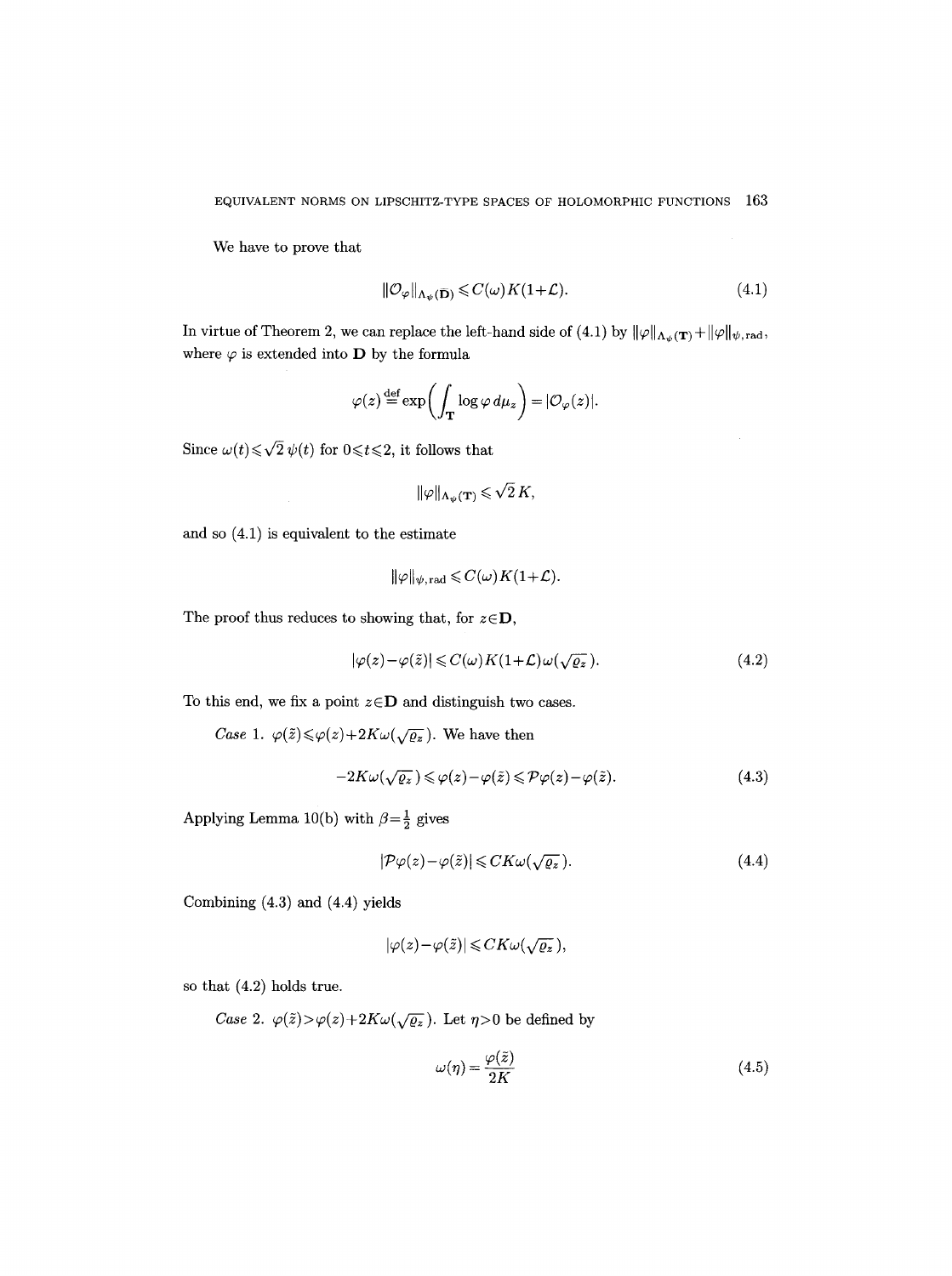(since  $K \geq 1/\omega(2)$  and  $\varphi(\tilde{z}) \leq 1$ , one sees that  $\varphi(\tilde{z})/(2K)$  belongs to the range of  $\omega$ ). Further, set  $\overline{A}$ 

$$
I \stackrel{\text{def}}{=} \{ \zeta \in \mathbf{T} : |\zeta - \tilde{z}| \leq \eta \},
$$
  

$$
J_1 \stackrel{\text{def}}{=} \int_J \log \varphi \, d\mu_z \quad \text{and} \quad J_2 \stackrel{\text{def}}{=} \int_{\mathbf{T} \backslash I} \log \varphi \, d\mu_z.
$$
  

$$
0 \leq \varphi(\tilde{z}) - \varphi(z) = \varphi(\tilde{z}) - e^{J_1} e^{J_2} = R + S,
$$
 (4.6)

We have

$$
\quad \text{where} \quad
$$

$$
R \stackrel{\text{def}}{=} \varphi(\tilde{z}) - e^{J_1} \quad \text{and} \quad S \stackrel{\text{def}}{=} e^{J_1} (1 - e^{J_2}).
$$

In order to estimate  $R$ , we write

$$
J_1 = \int_I (\log \varphi(\zeta) - \log \varphi(\tilde{z})) d\mu_z(\zeta) + \mu_z(I) \log \varphi(\tilde{z}) = J_3 + \gamma \log \varphi(\tilde{z}),
$$

where we put

$$
J_3 \stackrel{\text{def}}{=} \int_I \left( \log \varphi(\zeta) - \log \varphi(\tilde{z}) \right) d\mu_z(\zeta)
$$

and  $\gamma {\, \stackrel{\mathrm{def}}{=}\, } \mu_z(I).$  Since  $0{\leqslant}\varphi(\tilde{z}){\leqslant} 1,$  we have

$$
e^{J_1} = \varphi(\tilde{z})^{\gamma} e^{J_3} \geq \varphi(\tilde{z}) e^{J_3},
$$

and so

$$
R = \varphi(\tilde{z}) - e^{J_1} \leq \varphi(\tilde{z})(1 - e^{J_3}) \leq \varphi(\tilde{z})|J_3|.
$$
\n
$$
(4.7)
$$

Further, for  $\zeta \in I$  one has

$$
\varphi(\tilde{z}) - \varphi(\zeta) \leqslant K\omega(\eta) = \frac{1}{2}\varphi(\tilde{z}),
$$

whence  $\varphi(\zeta) \!\geqslant\! \frac{1}{2} \varphi(\tilde{z})$  and

$$
|\log \varphi(\zeta) - \log \varphi(\tilde{z})| \leq \frac{|\varphi(\zeta) - \varphi(\tilde{z})|}{\min{\{\varphi(\zeta), \varphi(\tilde{z})\}}} \leq \frac{2}{\varphi(\tilde{z})} K \omega(|\zeta - \tilde{z}|).
$$

This in turn implies

$$
|J_3| \leqslant \frac{2K}{\varphi(\tilde{z})} \int_{\mathbf{T}} \omega(|\zeta - \tilde{z}|) \, d\mu_z(\zeta),
$$

and an application of Lemma 10(a), with  $\beta{=}\frac{1}{2},$  now shows that

$$
|J_3| \leqslant \frac{2K}{\varphi(\tilde{z})} C \omega(\sqrt{\varrho_z}). \tag{4.8}
$$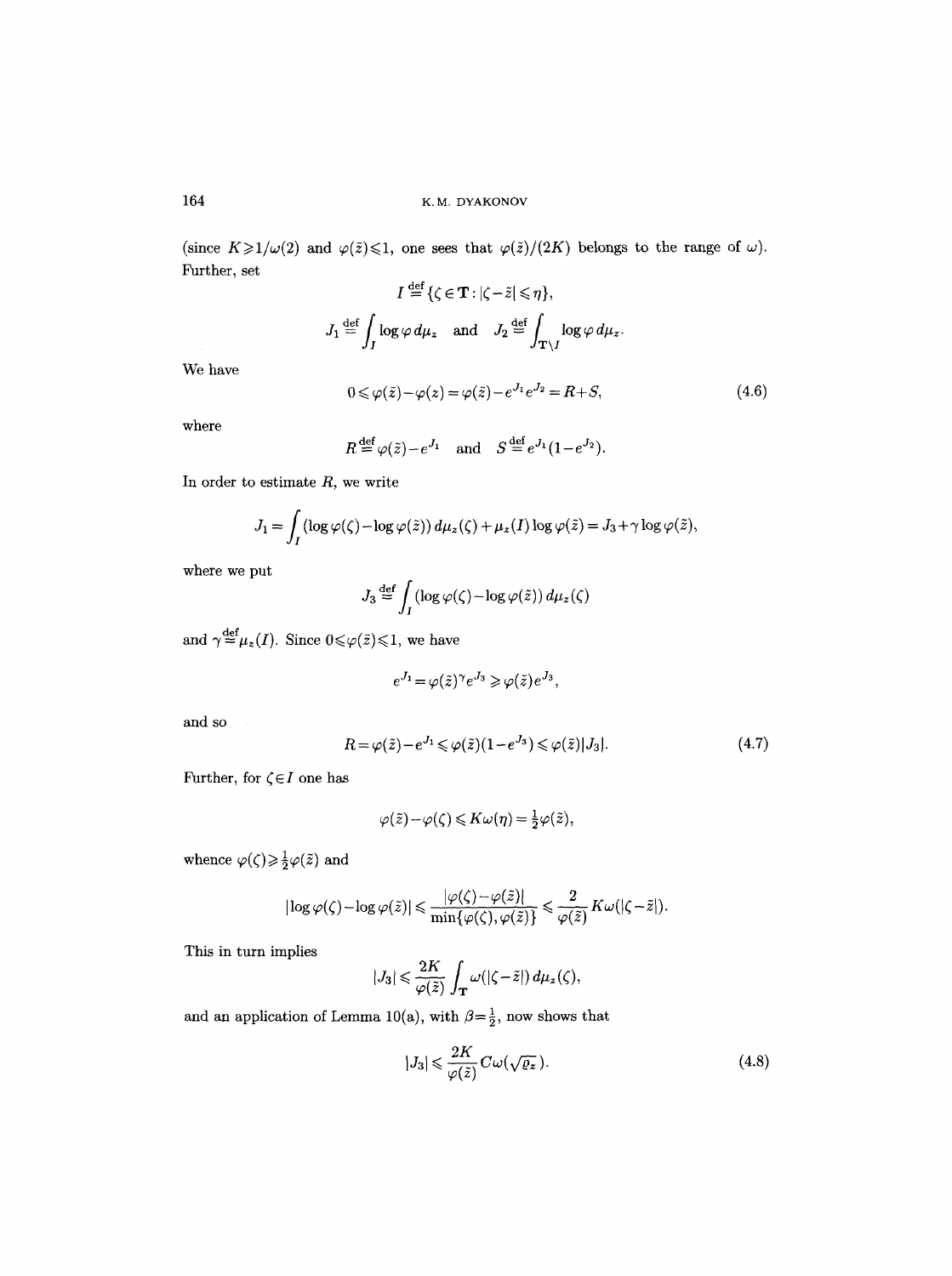Substituting (4.8) into the right-hand side of (4.7) gives

$$
R \leq C K \omega(\sqrt{\varrho_z}).\tag{4.9}
$$

We proceed by estimating  $S$ , the second term in  $(4.6)$ . To this end, we write

$$
S = \varphi(\tilde{z})^{\gamma} e^{J_3} (1 - e^{J_2}) \leq \varphi(\tilde{z})^{\gamma} e^{J_3} |J_2|.
$$
\n(4.10)

Using (4.8) and the inequality

$$
\varphi(\tilde{z}) > 2K\omega(\sqrt{\varrho_z})\tag{4.11}
$$

(recall the hypothesis of Case 2), we see that  $|J_3|{\leq}C$  and hence

$$
e^{J_3} \leqslant C. \tag{4.12}
$$

Further, it is clear that

$$
1 - \gamma = \mu_z(\mathbf{T} \setminus I) = \mu_z \{ \zeta \in \mathbf{T} : |\zeta - \tilde{z}| > \eta \}. \tag{4.13}
$$

Observing also that  $\eta > \sqrt{\varrho_z}$  (see (4.5) and (4.11)), we deduce from (4.13) that

$$
1 - \gamma \le \mu_z \{ \zeta \in \mathbf{T} : |\zeta - \tilde{z}| > \sqrt{\varrho_z} \} \le C \sqrt{\varrho_z} \tag{4.14}
$$

(the last inequality can be verified by a straightforward calculation). Using (4.11) and  $(4.14)$ , we obtain

$$
\log \frac{\varphi(\tilde{z})^{\gamma}}{\varphi(\tilde{z})} = (1 - \gamma) \log \frac{1}{\varphi(\tilde{z})} \leqslant C \sqrt{\varrho_{z}} \log \frac{1}{2K\omega(\sqrt{\varrho_{z}})} \leqslant C,
$$

where the final conclusion holds because  $K \geq 1/\omega(2)$  and  $\omega(t) \geq \frac{1}{2}t\omega(2)$  for  $t \leq 2$ . Thus,

$$
\varphi(\tilde{z})^{\gamma} \leqslant C\varphi(\tilde{z}).\tag{4.15}
$$

Substituting (4.12) and (4.15) into the right-hand side of (4.10) yields

$$
S \leqslant C\varphi(\tilde{z})|J_2|. \tag{4.16}
$$

Further, for  $\zeta \in \mathbf{T} \setminus I$  one has  $|\zeta - \tilde{z}| > \eta$  and hence  $|\zeta - z| > \frac{1}{2}\eta$ . Consequently,

$$
|J_2| = \int_{\mathbf{T}\setminus I} \log\left(\frac{1}{\varphi(\zeta)}\right) \frac{1-|z|^2}{|\zeta-z|^2} \, dm(\zeta) \leq 8\frac{\varrho_z}{\eta^2} \int_{\mathbf{T}\setminus I} \log\frac{1}{\varphi(\zeta)} \, dm(\zeta) \leq 8\mathcal{L}\frac{\varrho_z}{\eta^2}.\tag{4.17}
$$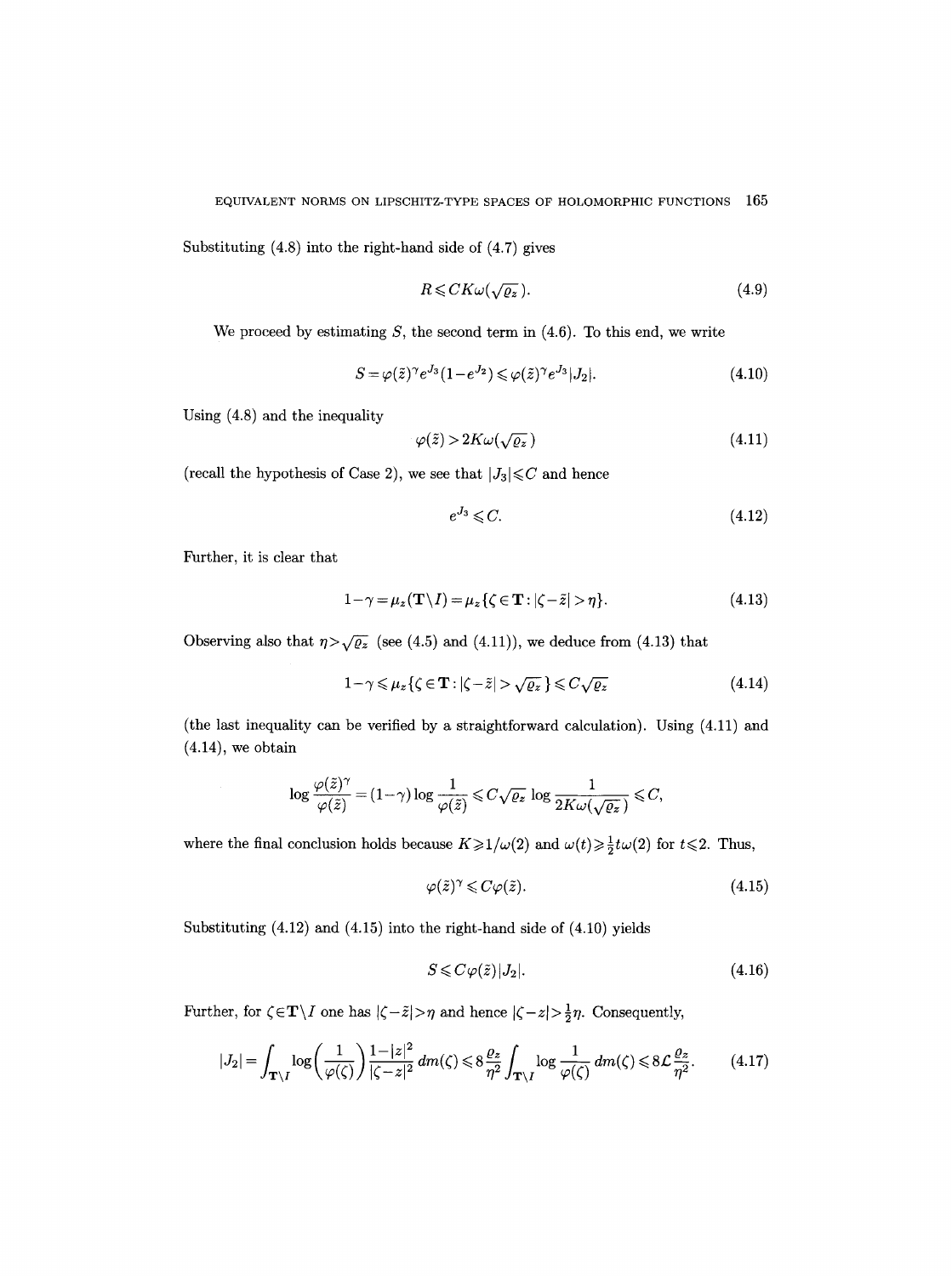166 K. M, DYAKONOV

Since  $\eta \rangle \sqrt{\varrho_z}$  and the function  $t \mapsto \omega(t)/t^2$  is decreasing, one has

$$
\frac{\omega(\eta)}{\eta^2} \leqslant \frac{\omega(\sqrt{\varrho_z})}{\varrho_z}.\tag{4.18}
$$

Taking (4.5) into account, one can rewrite (4.18) as

$$
\frac{\varrho_z}{\eta^2} \leqslant \frac{2K}{\varphi(\tilde{z})} \,\omega(\sqrt{\varrho_z}).\tag{4.19}
$$

Combining (4.19) with (4.17) yields

$$
|J_2| \! \leqslant \! 16K\mathcal L \frac{\omega(\sqrt{\varrho_z}\,)}{\varphi(\tilde z)},
$$

which in turn implies, together with (4.16), that

$$
S \leq C K \mathcal{L} \omega(\sqrt{\varrho_z}).\tag{4.20}
$$

Eventually, a juxtaposition of (4.6), (4.9) and (4.20) enables us to conclude that

$$
0 \leqslant \varphi(\tilde{z}) - \varphi(z) \leqslant CK(1+\mathcal{L})\omega(\sqrt{\varrho_z}),
$$

and so  $(4.2)$  holds true.